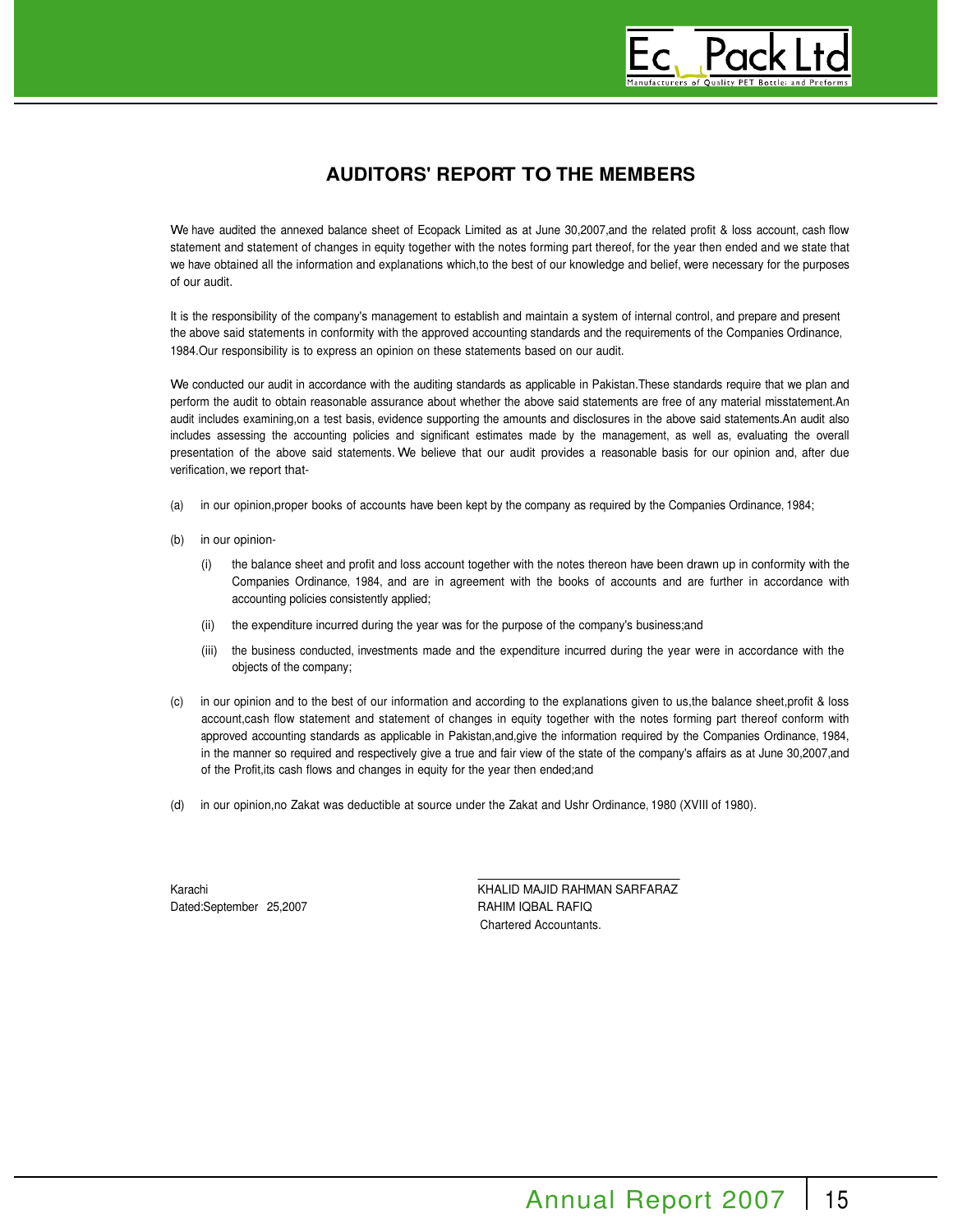

# **BALANCE SHEET AS AT JUNE 30,2007**

|                                                                  |                | <b>JUNE 30,</b>  | <b>JUNE 30,</b> |
|------------------------------------------------------------------|----------------|------------------|-----------------|
|                                                                  | Note           | 2007             | 2006            |
|                                                                  |                | (Rupees in '000) |                 |
|                                                                  |                |                  | <b>RESTATED</b> |
| <b>ASSETS</b>                                                    |                |                  |                 |
| <b>NON-CURRENT ASSETS</b>                                        |                |                  |                 |
|                                                                  |                |                  |                 |
| Property, Plant & Equipment                                      | 3              | 1,061,394        | 833,473         |
| Long term security deposits                                      | $\overline{4}$ | 8,376            | 8.875           |
|                                                                  |                |                  |                 |
| <b>CURRENT ASSETS</b>                                            |                |                  |                 |
| Stores, Spares and loose tools                                   | 5              | 77,277           | 53,304          |
| Stock in trade                                                   | 6              | 386,420          | 226,971         |
|                                                                  | $\overline{7}$ |                  |                 |
| Trade debts - unsecured                                          |                | 175,240          | 135,781         |
| Loans and advances                                               | 8              | 31,965           | 31.839          |
| Short term prepayments & deposits                                | $\overline{9}$ | 6,042            | 1,898           |
| Other receivables                                                | 10             | 36,944           | 15,051          |
| Cash and bank balances                                           | 11             | 3,090            | 7,046           |
|                                                                  |                | 716,978          | 471,891         |
| <b>TOTAL ASSETS</b>                                              |                | 1,786,749        | 1,314,239       |
|                                                                  |                |                  |                 |
| <b>EQUITY AND LIABILITIES</b>                                    |                |                  |                 |
| <b>SHARE CAPITAL AND RESERVES</b>                                |                |                  |                 |
| <b>Share Capital</b>                                             |                |                  |                 |
| Authorised                                                       |                |                  |                 |
| 50,000,000 (June 2006 :25,000,000) Ordinary shares of Rs.10 each |                | 500,000          | 250,000         |
| Issued, subscribed and paid-up                                   | 12             | 229,770          | 164,121         |
| <b>Reserves</b>                                                  |                | 95,392           | 145,699         |
|                                                                  |                | 325,162          | 309,820         |
|                                                                  |                |                  |                 |
| <b>SURPLUS ON REVALUATION OF OPERATING</b>                       |                |                  |                 |
| PROPERTY, PLANT & EQUIPMENT                                      | 13             | 92,503           | 102,324         |
| <b>NON-CURRENT LIABILITIES</b>                                   |                |                  |                 |
|                                                                  |                |                  |                 |
| Long term finance - Secured                                      | 14             | 525,296          | 306,668         |
| Liability against assets subject to finance lease                | 15             | 33,366           | 27,693          |
| <b>Deferred liabilities</b>                                      | 16             | 95,756           | 98,263          |
|                                                                  |                | 654,418          | 432,624         |
| <b>CURRENT LIABILITIES</b>                                       |                |                  |                 |
|                                                                  |                |                  |                 |
| Trade and other payables                                         | 17             | 363,873          | 303,183         |
| Accrued mark-up on loans                                         | 18             | 25,482           | 8,324           |
| Short term finances                                              | 19             | 206,570          | 64,231          |
| Current portion of non-current liabilities                       | 20             | 102,825          | 84,131          |
| Taxation                                                         |                | 15,915           | 9,601           |
|                                                                  |                | 714,666          | 469,470         |
| <b>CONTINGENCIES AND COMMITMENTS</b>                             | 21             |                  |                 |
|                                                                  |                |                  |                 |
| <b>TOTAL EQUITY AND LIABILITIES</b>                              |                | 1,786,749        | 1,314,239       |

The annexed notes form an integral part of these financial statements

**Hassain Jamil Ahsan Jamil** Chief Executive Officer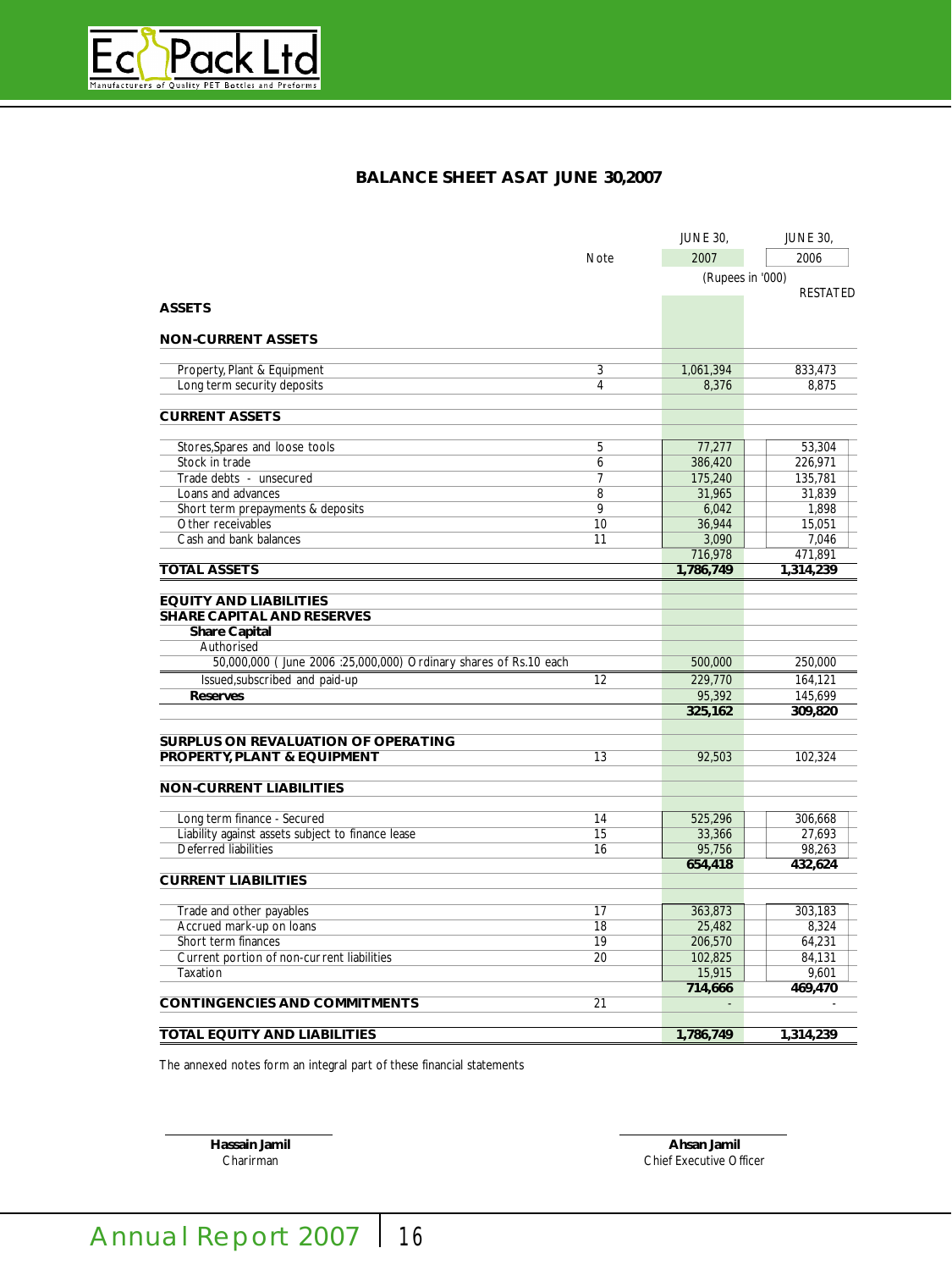

# **CASH FLOW STATEMENT FOR THE YEAR ENDED JUNE 30, 2007**

|                                                                    |             | <b>JUNE 30,</b>  | <b>JUNE 30,</b> |
|--------------------------------------------------------------------|-------------|------------------|-----------------|
|                                                                    | <b>Note</b> | 2007             | 2006            |
|                                                                    |             | (Rupees in '000) |                 |
| <b>CASH FLOW FROM OPERATING ACTIVITIES</b>                         |             |                  |                 |
| Profit before taxation                                             |             | 8,558            | 86,519          |
|                                                                    |             |                  |                 |
| Adjustment for:                                                    |             |                  |                 |
| Depreciation                                                       |             | 62,559           | 48,744          |
| Reversal of liability                                              |             | (675)            |                 |
| Gain on disposal of fixed assets                                   |             | (665)            | (178)           |
| Impairment loss on property, plant and equipment                   |             |                  | 4,154           |
| <b>Exchange loss</b><br>Provision for obsolete stocks              |             | 75               | 14<br>3,678     |
| Provision for doubtful debts                                       |             |                  | 1,906           |
| Provision for WPPF                                                 |             | 1,000<br>450     | 4,556           |
|                                                                    |             | 4,524            | 3,316           |
| Provision for gratuity<br>Financial charges                        |             | 107,182          | 57,373          |
|                                                                    |             | 174,449          | 123,562         |
|                                                                    |             |                  |                 |
| Cash flow from operating activities before working capital changes |             | 183,007          | 210,081         |
| (Increase) / Decrease in current assets :                          |             |                  |                 |
| Spares & loose tools                                               |             | (23, 973)        | (24, 181)       |
| Stock in trade                                                     |             | (159, 448)       | (57, 744)       |
| Trade debts                                                        |             | (39, 459)        | (35, 349)       |
| Loans & advances                                                   |             | (126)            | (22, 536)       |
| Short term prepayments & deposits                                  |             | (4, 144)         | 37              |
| Other receivables                                                  |             | (12, 543)        | 807             |
| Net increase in current assets                                     |             | (239, 694)       | (138,966)       |
|                                                                    |             |                  |                 |
| Increase / (Decrease) in current liabilities:                      |             |                  |                 |
| Trade and other payables                                           |             | 64,781           | 89,055          |
| Other payments:                                                    |             |                  |                 |
| Financial charges paid                                             |             | (90, 023)        | (54, 438)       |
| Gratuity paid                                                      |             | (3,755)          | (435)           |
| WPPF paid                                                          |             | (4, 554)         | (2,804)         |
| Income taxes paid                                                  |             | (9,887)          | (4,583)         |
|                                                                    |             | (108, 219)       | (62, 260)       |
| Net cash (Outflow) / inflow from operating activities              |             | (100, 125)       | 97,911          |
|                                                                    |             |                  |                 |
| <b>CASH FLOW FROM INVESTING ACTIVITIES</b>                         |             |                  |                 |
| Property, plant and equipment                                      |             | (179,086)        | (316, 958)      |
| Capital work-in-progress                                           |             | (112,061)        | 118,830         |
| Long term security deposits                                        |             | 499              | (1, 870)        |
| Proceeds from disposal of fixed assets                             |             | 1,333            | 540             |
| Net cash outflow from investing activities                         |             | (289, 316)       | (199, 458)      |
| <b>CASH FLOW FROM FINANCING ACTIVITIES</b>                         |             |                  |                 |
| Proceeds from long term loans                                      |             | 306,528          | 133,886         |
| Repayment of long term loans                                       |             | (75, 100)        | (44, 661)       |
| Finance leases acquired                                            |             | 28,501           | 8,854           |
| Payment of finance lease liability                                 |             | (16, 784)        | (13,985)        |
| Net cash outflow from financing activities                         |             | 243,146          | 84,094          |
| Net Increase in cash and cash equivalents                          |             | (146, 295)       | (17, 454)       |
| Cash and cash equivalents at the beginning of the period           |             | (57, 185)        | (39, 730)       |
| Cash and cash equivalents at the end of the period                 | 40          | (203, 480)       | (57, 185)       |
|                                                                    |             |                  |                 |

The annexed notes form an integral part of these financial statements

**Hassain Jamil Ahsan Jamil** Chief Executive Officer

Annual Report 2007 | 18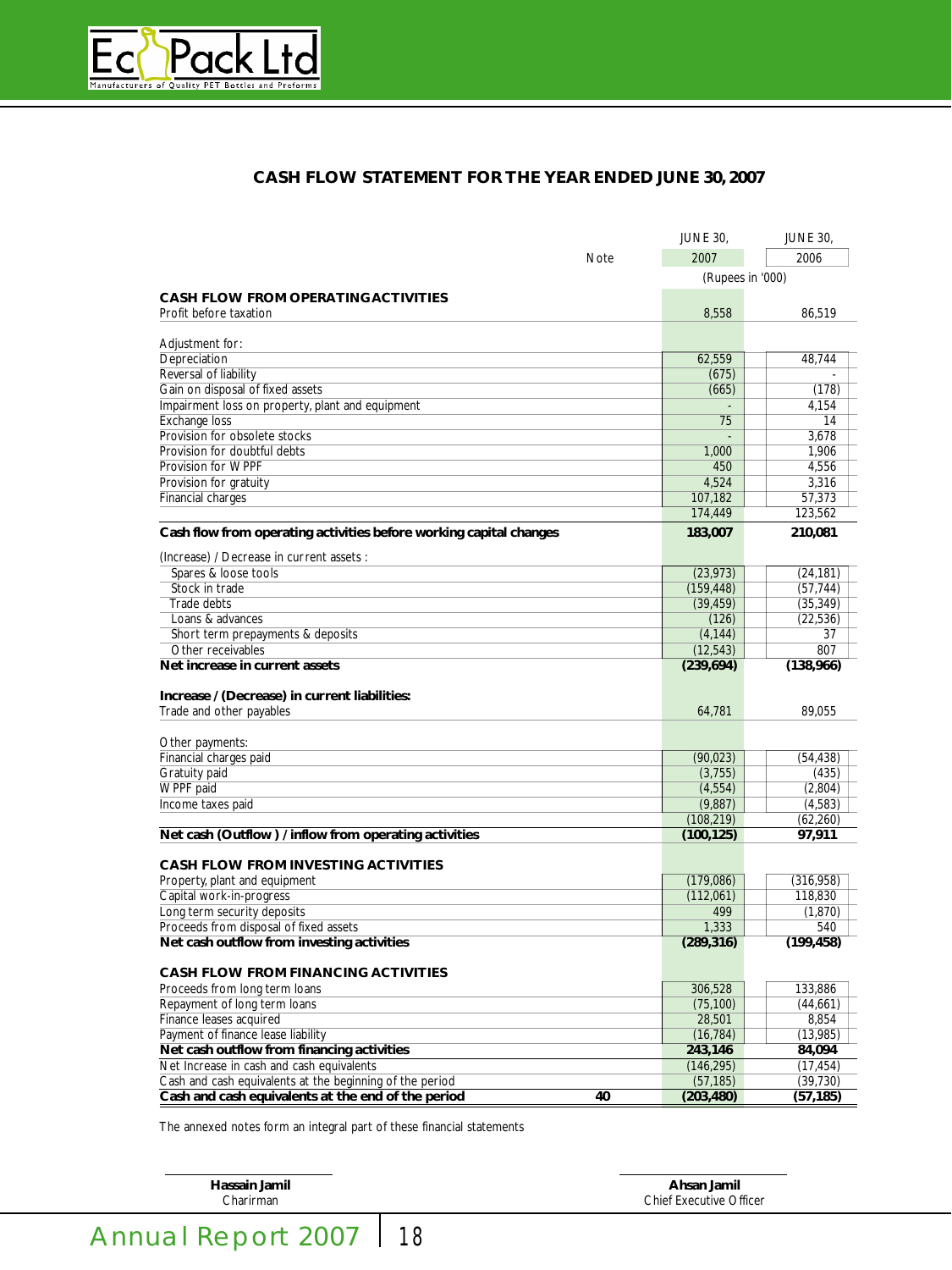

# **DIRECTOR'S REPORT**

The Board of Directors' of Ecopack Limited is pleased to present the audited financial statement for the year ended 30th June, 2007.

#### **OVERVIEW:**

Your company continues to grow and has once again achieved its highest ever sales of Rs.1.26 billion which is almost a 9% growth over last year. The preform capacity expansion successfully came on stream from April 2007 lending further impetus to our entry into nationwide perform sales as well as our initiating preform export.However, delays in the bottle capacity expansion for through the wall supplies to Pepsi Islamabad meant missing out on some important peak summer season higher margin bottle sales.This delay in start up along with high PET resin cost, self manufacture of bottles by a number of customers and steep increase in financial charges (by Rs.50m) this year resulted in a significant drop in profit before tax i.e. Rs.8.6 million this year compared to Rs.86.5 million last year.

#### **SALES & OPERATONS:**

Growth in PET container demand once again came largely from the carbonated soft drink (CSD) industry and that too for small packs. Continued rapid conversion from glass to PET bottles has required enormous and immediate capital investments beyond the bottle vendor industry's capabilities thereby also necessitating substantial customer investment in bottle manufacturing capacity.This in turn has resulted in a fast growing demand for preforms.In light of these market developments your company has more than doubled its preform capacity while only increasing its bottle capacity by 50% and that too against a 3- year supply agreement with the Pepsi Cola bottler in Islamabad.

Company sales grew mainly on account of preform sales.Your company successfully commenced its preform business achieving a first year sale of Rs.208 million.Preform sales could have been higher but for the late start up of some customers' bottle blowing projects. This year too preform export was successfully initiated by your company within the region and while volumes achieved are still small, the potential is quite promising.

Bottle sales grew quantatively by 7% on the back of small packs (300 ml, 500ml) replacing some of the 1.5 liter volume which consequently meant that bottle sales revenue was down by 9%.This growth could have been appreciably higher but for the startup delay in bottle manufacture at the Pepsi Islamabad location.This start up delay was a set back not only in terms of sales volume but resulted in our supplying bottles to Pepsi Islamabad from our existing Hattar factory capacity at lower (long-term contract) prices.

#### **FINANCIALS:**

The profitability of your company was adversely affected by high raw material prices on the back of high international oil prices and its resultant cost push trend. Moreover, the opportunity cost of supplying Pepsi Islamabad from our existing Hattar capacity further reduced profitability;the start up delay of our new plant at their premises meant higher-margin spot price sales were forgone to serve our longer term business interest with them.Margin at the gross level,therefore, dropped 5 percentage points this year to 16% from 21% last year. As operating expenses were at par with last year but against a higher sale, the operating margin drop was only 4.4 percentage points from last year.

Increase in financial charges was the single largest cost increase (87%),rising from Rs.57.4m last year to Rs.107.2m in this year.This was in part due to the increase in long term borrowings to finance the perform capacity expansions and in part on account of the full year impact of a higher KIBOR level.This rise in financial costs when combined with the above cited factors has resulted in a substantial drop in after tax profit from Rs.70.369 million last year to Rs.0.234 million.

The Rs.20m bottom line loss reported for the 9 month period was successfully wiped out as anticipated then and a meager profit but a profit nonetheless of Rs.0.234m for the year 2006-07 has been posted.This profit could have been significantly more but for the onetime start-up delay of the new plant at the customer location.A claim on the blowing machine supplier is,however, being made for non fulfillment of contractual obligations and only a very small portion of the claim has been provided for in our financials.

## **FUTURE OUTLOOK:**

The demand for PET performs and bottles are expected to continue to be strong. This is based on the increasing 'on-the-go consumption' and 'convenience culture' which is taking root in Pakistan.These trends are particularly fueling growth in demand for the smaller PET bottle sizes in the CSD sector where the traditional 250ml returnable glass bottles' economic proposition is succumbing increasingly to the need for convenience.Add to this the 25-30% p.a.growth in soft drink sales and vastly improved and expanded supply side infrastructure and therefore, rapid growth can be safely anticipated.This growth is further backed by the introduction of drinking water in PET bottles by Coke and Pepsi whose international brands Kinley and Aqua fina are yet to be launched nationally as well as the impending growth of juice into clear and convenient PET bottles.Other local cola and csd players are also growing in their demand for PET bottles by taking strong positions in smaller packs and discount segments.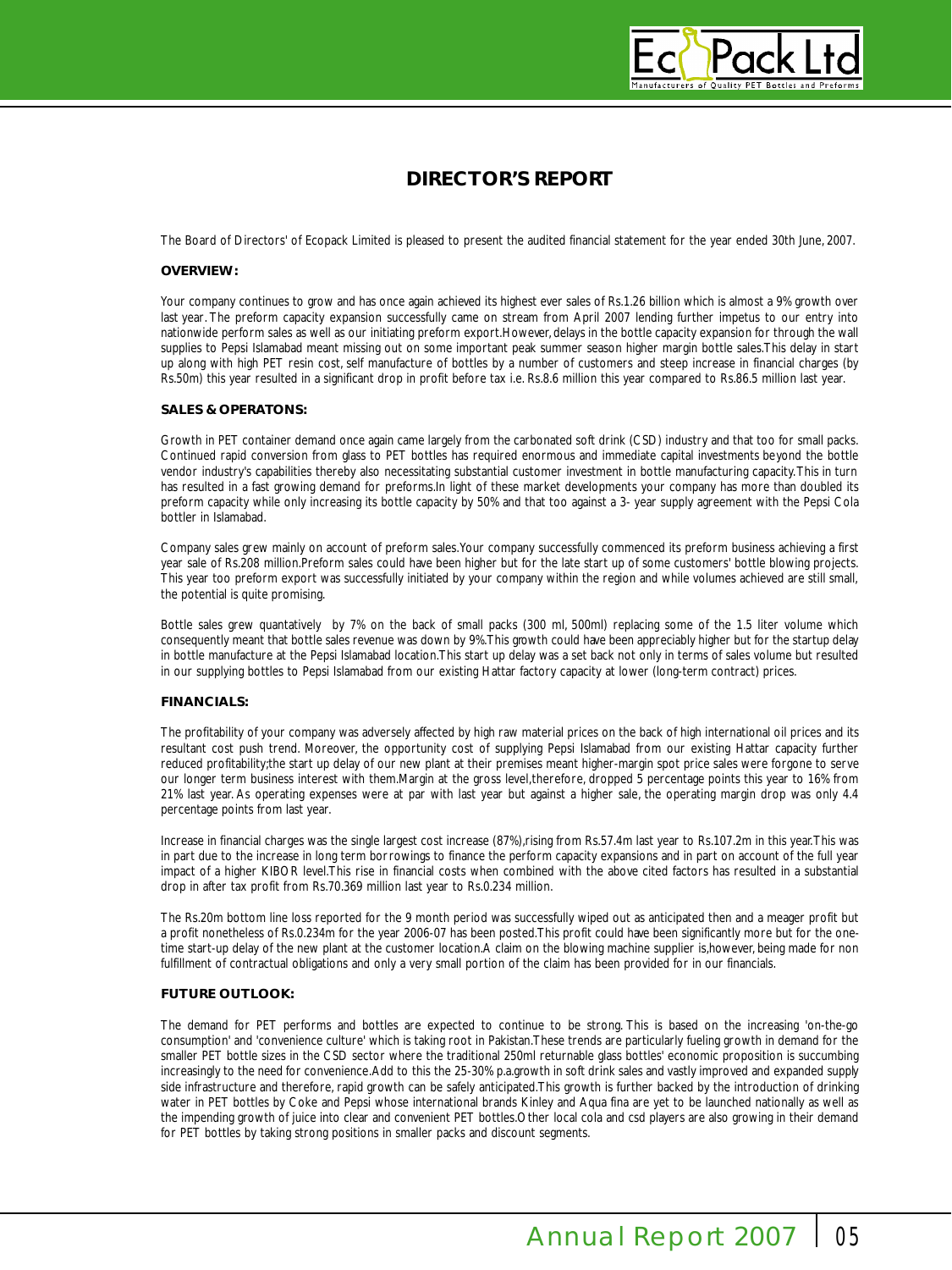

This continuously rapid growth in demand for PET bottles has required massive capital investments which the bottle vendor industry alone could not undertake. Therefore, large volume customers within the Coke and Pepsi systems have had to invest in bottle manufacture to assure some self reliance in bottle availability. Their demand for performs will more than make up for their slowing growth,if any, of bottle demand given the introduction of new fast growing pack sizes and the introduction of new products in PET. Your company intends to consolidate its recent expansions and expects to maximize capacity utilization and grow quickly towards the Rs.2 billion mark albeit profitably.To this end the primary focus for the next year will be on cost reduction and efficiency generation, while the other priority is formulating plans for growth-through-diversification It is external factors like high oil prices and interest costs that will be the main hurdles for our plans next year. However, given the massive growth in demand for PET packaging and its potential growth from cannibalizing huge volumes of glass, tetra pack and even other plastic containers your company is well poised with its experience and expertise to gainfully grow for many years to come.

# **COMPLIANCE WITH CODE OF CORPORATE GOVERNANCE:**

As required under the Code of Corporate Governance dated 28th March 2002, we are pleased to state as follows:

- 1. The financial statement prepared by the management present fairly its state of affairs, the results of its operations,cash-flows and changes in equity.
- 2. Proper books of accounts have been maintained.
- 3. Appropriate accounting policies have been consistently applied in preparation of the financial statements and accounting estimates are based on reasonable and prudent judgment.
- 4. International Accounting Standard,as applicable in Pakistan,has been followed in the preparation of financial statement and any departure there-from has been adequately disclosed.
- 5. The system of internal control and other such procedures which are in place, are being continuously reviewed by the Internal Audit Department.The process of review will continue and any weakness in controls will be removed.
- 6. There is no significant doubt on company's ability to continue as going concern.
- 7. There has been no departure from the best practice of corporate governance, as detailed in the listing regulations.
- 8. Key operating and financial data for the last six years in summarized form is attached (see Annexure-A).
- 9. The Company has not declared any cash dividend (2006 NIL) or bonus shares (2006 40%).
- 10. There are no outstanding statutory payments on account of taxes,levies and charges except of normal and routine nature.
- 11. The company maintains a funded provident fund scheme and invested a sum of Rs.7.1 million in various schemes duly approved by Govt of Pakistan for Provident Fund investment.The Gratuity scheme is un-funded and no investment made for that.
- 12. During the year 04 board meetings were held and the attendance by each director is given below:

| Name of Director          | No. of Meeting Attended |
|---------------------------|-------------------------|
| Mr. Ahsan Jamil           | 04                      |
| Mr. Hussain Jamil         | 04                      |
| Mrs.Deborah Jamil         | 04                      |
| Mrs. Ayesha Khan          | 03                      |
| Mr. Shahid Jamil          | 01                      |
| Mr. Ali Jamil             | 01                      |
| Mr. Ashig Hussain Qureshi | 01                      |
|                           |                         |

13. The pattern of shareholding and additional information regarding pattern of shareholding is attached Annexure-B.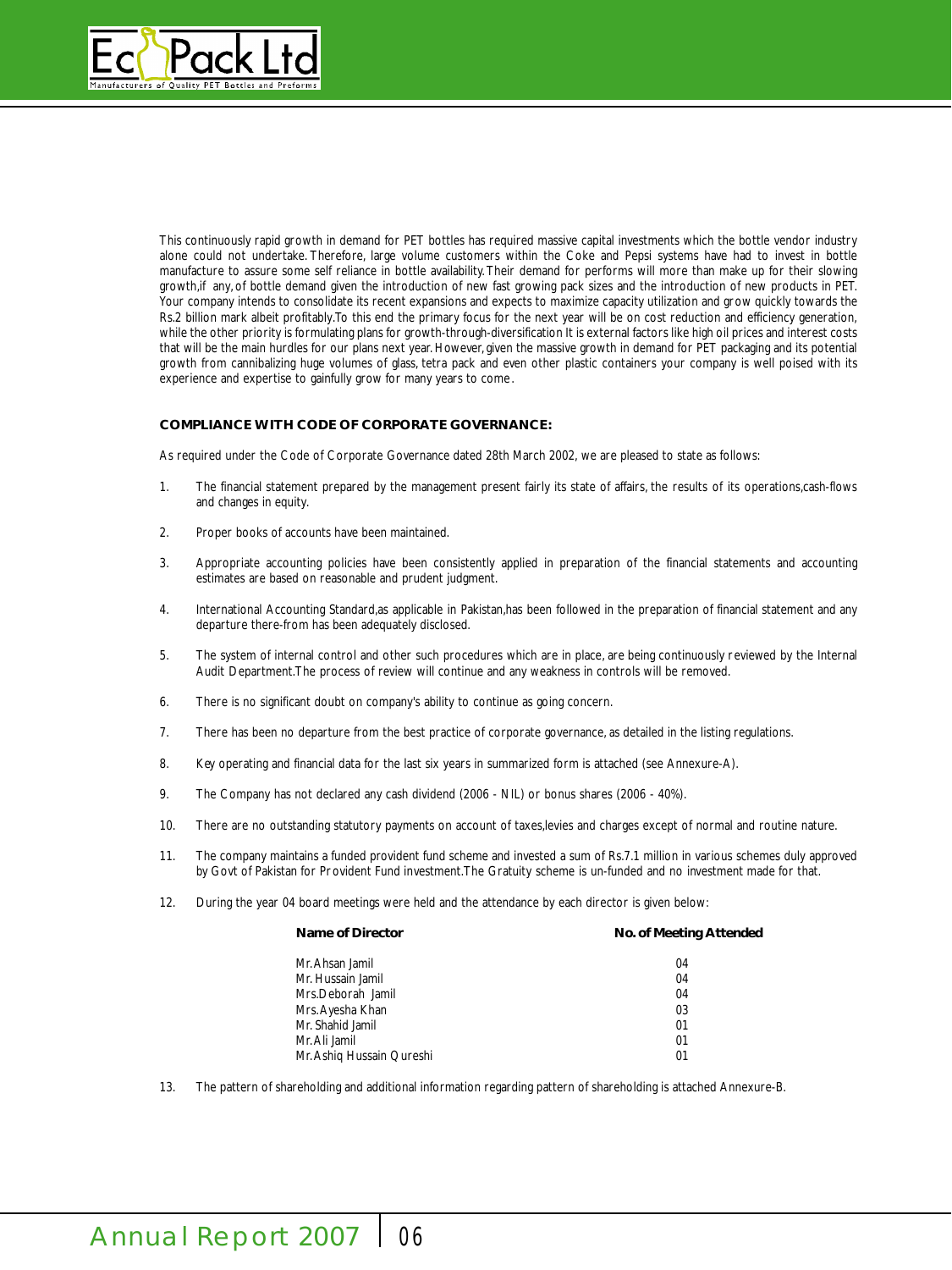

14. Trading of shares by Directors & Financial Controller/Secretary of the Company during the year under review is as under:

| Name              | Designation                    | No. of Shares<br>Acquired/ (Sold) |
|-------------------|--------------------------------|-----------------------------------|
| Mr. Hussain Jamil | Executive Director/Chairman    | 1,285,440 (Bonus share)           |
| Mr. Ahsan Jamil   | <b>Chief Executive Officer</b> | 967,655 (Bonus share)             |
| Mr. Shahid Jamil  | Director                       | 256,460 (Bonus share)             |
| Mrs.Deborah Jamil | Director                       | 343,860 (Bonus share)             |
| Mrs. Ayesha Khan  | Director                       | 396,905 (Bonus share)             |
| Mr. Ashig Qureshi | Director                       | 750 (Bonus share)                 |
| Mr. Ali Jamil     | Director                       | (105,000) / 174,292 (Bonus share) |
| Mr. H.R Siddigui  | <b>Chief Financial Officer</b> | 47.077                            |

15. The Company has received the notice from a member under section 253(1) of the Companies Ordinance 1984 proposing the name of M/s.Rahman Sarfaraz Rahim Iqbal Rafiq,Chartered Accountant for the year ending on June 30,2008 for appointment as Auditors in place of retiring auditors.

# **AUDITORS:**

The present Auditors M/s. Khalid Majid Rahman Sarfaraz Rahim Iqbal Rafiq, Chartered Accountant, retired and has not offered themselves for re-appointment for the year 2007-2008.

### **STAFF & ACKNOWLEDGEMENT:**

I would like to place on record our appreciation for the untiring efforts, team work and the dedication by the management and employees during the year under review.

I would also like to express my gratitude to our valued shareholders, customers, suppliers and financial institutions for their cooperation,consistent support and trust proposed in your company.

I pray to Almighty Allah for the continued success of your Company.

For & on behalf of the Board of Directors

**AHSAN JAMIL** (Chief Executive Officer)

Karachi, Dated:October 9,2007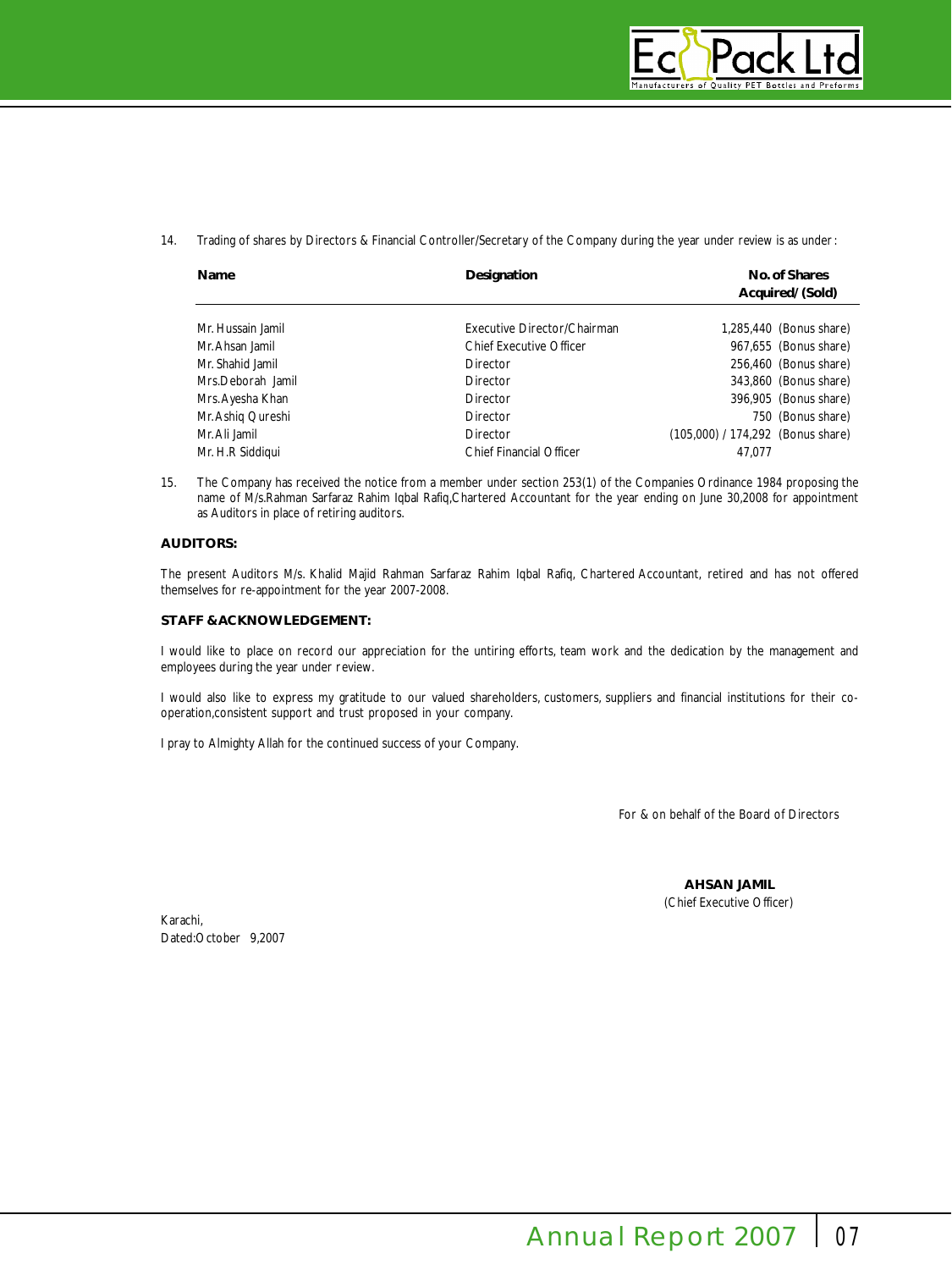

# **NOTES TOTHE ACCOUNTS FOR THE YEAR ENDED JUNE 30, 2007**

### **1. STATUS AND NATURE OF BUSINESS**

The company was incorporated on 25 August 1991 as a private limited company under the Companies Ordinance, 1984.It was converted as a public limited company on April 29,1992 and subsequently in March 1994 was listed at Karachi Stock Exchange. The principal activity of the company is to manufacture and sale of Poly Ethylene Terepthalat (PET) bottles and preforms for beverage and non-beverage industry.The company is the market leader in PET bottle manufacturing for the beverage industry in Pakistan.Its manufacturing facilities are located in the province of Sindh at Karachi and in the province of NWFP at Hattar.

## **2. SIGNIFICANT ACCOUNTING POLICIES**

#### **2.1 Statement of compliance**

**2.1.1** These financial statements have been prepared in accordance with approved accounting standards as applicable in Pakistan and the requirements of the Companies Ordinance, 1984.Approved accounting standards comprise of such International Accounting Standards as notified under the provisions of the Companies Ordinance, 1984. Wherever, the requirements of the Companies Ordinance, 1984 or directives issued by the Securities & Exchange Commission of Pakistan differ with the requirements of these standards, the requirements of the Companies Ordinance, 1984 or the requirements of the said directives take precedence .

#### **2.1.2 New accounting standards,interpretations and amendments that are not yet effective**

The following standards,interpretations and amendments in approved accounting standards are only effective for accounting periods beginning on or after 1 July 2007 and are either not relevant to the Company's operations or are not expected to have significant impact on the Company's financial statements other than certain increased disclosures in the certain cases:

IAS 1 - Presentation of Financial Statements - Amendments Relating to Capital Disclosures;

IAS 23 - Borrowing Costs (as revised);

IAS 41 - Agriculture;

IFRS 2 - Share-based Payments;

IFRS 3 - Business Combinations;

IFRS 5 - Non-current Assets Held for Sale and Discontinued Operations;

IFRS 6 - Exploration for and Evaluation of Mineral Resources;

IFRIC 10 - Interim Financial Reporting and Impairment;

IFRIC 11 - Group and Treasury Share Transactions;

IFRIC 12 - Service Concession Arrangements;

IFRIC 13 - Customer Loyalty Programs;

IFRIC 14 - The Limit on a Defined Benefit Asset Minimum Funding Requirements and their Interaction.

#### **2.2 Accounting Convention**

These financial statements have been prepared under the historical cost convention, except that certain Operating Property,Plant & Equipments have been included at revalued amounts,certain exchange elements have been incorporated in the cost of the relevant assets and staff retirement benefits have been recognized at values determined by actuary.

The preparation of financial statements in conformity with approved accounting standards, as applicable in Pakistan, requires the management to make the judgment,estimates and assumptions that affect the application of policies and the reported amounts of assets,liabilities,income and expenses.

The estimates and associated assumptions are based on historical experience and various other factors that are believed to be reasonable under the circumstances,the results of which form the basis of making judgments about the carrying values of assets and liabilities that are not readily apparent from other sources. Actual results may differ from these estimates.

The estimates and underlying assumptions are reviewed on an ongoing basis. Revisions to accounting estimates are recognized in the period in which the estimate is revised if the revision affects only that period,or in the period of the revision and future periods if the revision affects both current and future periods.

Judgments made by management in the application of approved accounting standards,as applicable in Pakistan,that have significant effect on the financial statements and estimates with a significant risk of material judgment in the next year are discussed in Note No.41 to these financial statements.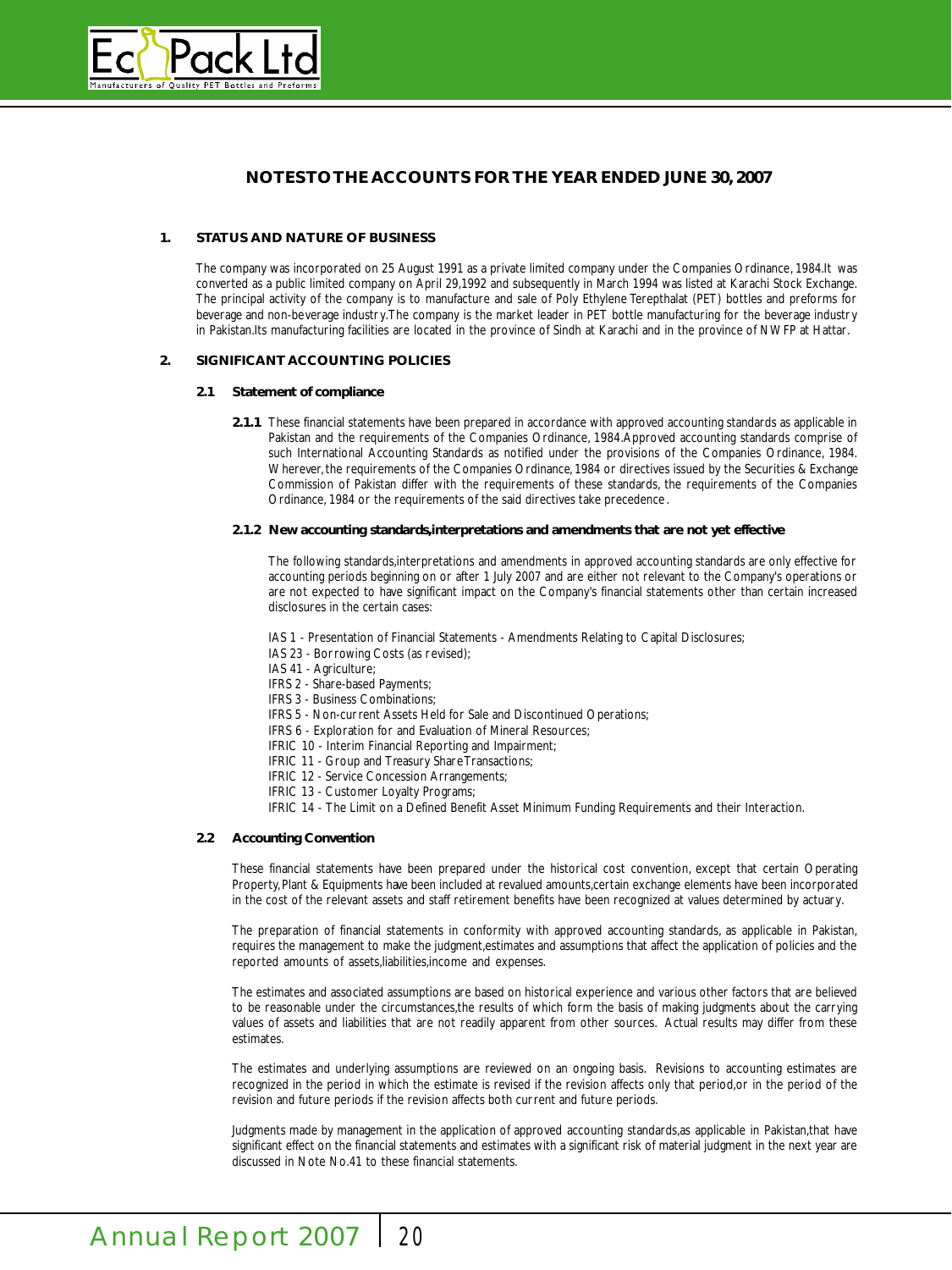

### **2.3 Employees' retirement benefit**

The retirement benefits comprises of Gratuity and Provident fund schemes.

### **2.3.1 Gratuity scheme**

The Gratuity scheme is unfunded and covers those permanent employees & management staff of the Company who have completed prescribed qualifying period of service. Provision is made annually to cover obligations under the scheme on the basis of actuarial valuation.

An actuarial valuation of all defined benefit schemes is conducted at the end of every year.The valuation uses the Projected Unit Credit method.Actuarial (unrecognized) gains and losses are amortized over the expected average remaining working lives of employees ( refer note no. 16.1 ).

Past service cost is recognized immediately to the extent that the benefits are already vested. For non-vested benefits past service cost is amortized on the straight line basis over the average period until the amended benefits become vested.

Amounts recognized in the balance sheet represents the present value of defined benefit obligation as adjusted for unrecognized actuarial gains and losses and unrecognized past service cost, if any, and as reduced by the fair value of plan assets.Any assets resulting from the calculation is limited to the unrecognized actuarial losses and unrecognized past service cost plus the present value of available refunds and reduction in future contribution to the plan.

Actuarial gains and losses are recognized as income or expense when the cumulative unrecognized actuarial gains or losses for each individual plan exceeds 10% of the higher of (a) the defined obligation and (b) the fair value of plan assets.These gains or losses are recognized over the expected average remaining working lives of the employees participating in the plan.

#### **2.3.2 Provident fund**

The Company also operates an approved funded contributory provident fund for its management and nonmanagement employees.Equal monthly contributions are made both by the Company and the employees at the rate of 5% per annum of the basic salary.

# **2.4 Taxation**

#### **Current**

Provision for current taxation is based on the taxable income for the year determined in accordance with the prevailing law for taxation on income.The charge for current tax is calculated using prevailing tax rates.The charge for current tax also includes adjustments for prior years (if any) or otherwise considered necessary for such years.The tax charge as calculated above is compared with turnover tax under section 113 of the Income tax Ordinance, 2001 and whichever is higher is provided in the financial statements.

## **Deferred**

Deferred tax is accounted for using the balance sheet liability method on all temporary differences arising between the tax bases of assets and liabilities and their carrying amounts in the financial statements. Deferred tax liabilities are generally recognized for all taxable temporary differences and deferred tax assets are recognized to the extent that it is probable that taxable profits will be available against which the deductible temporary differences,unused tax losses and tax credits can be utilized.

Deferred tax is calculated at the rates that are expected to apply to the period when the differences reverses, based on tax rates that have been enacted or substantively enacted by the balance sheet date. Deferred tax is charged or credited to income.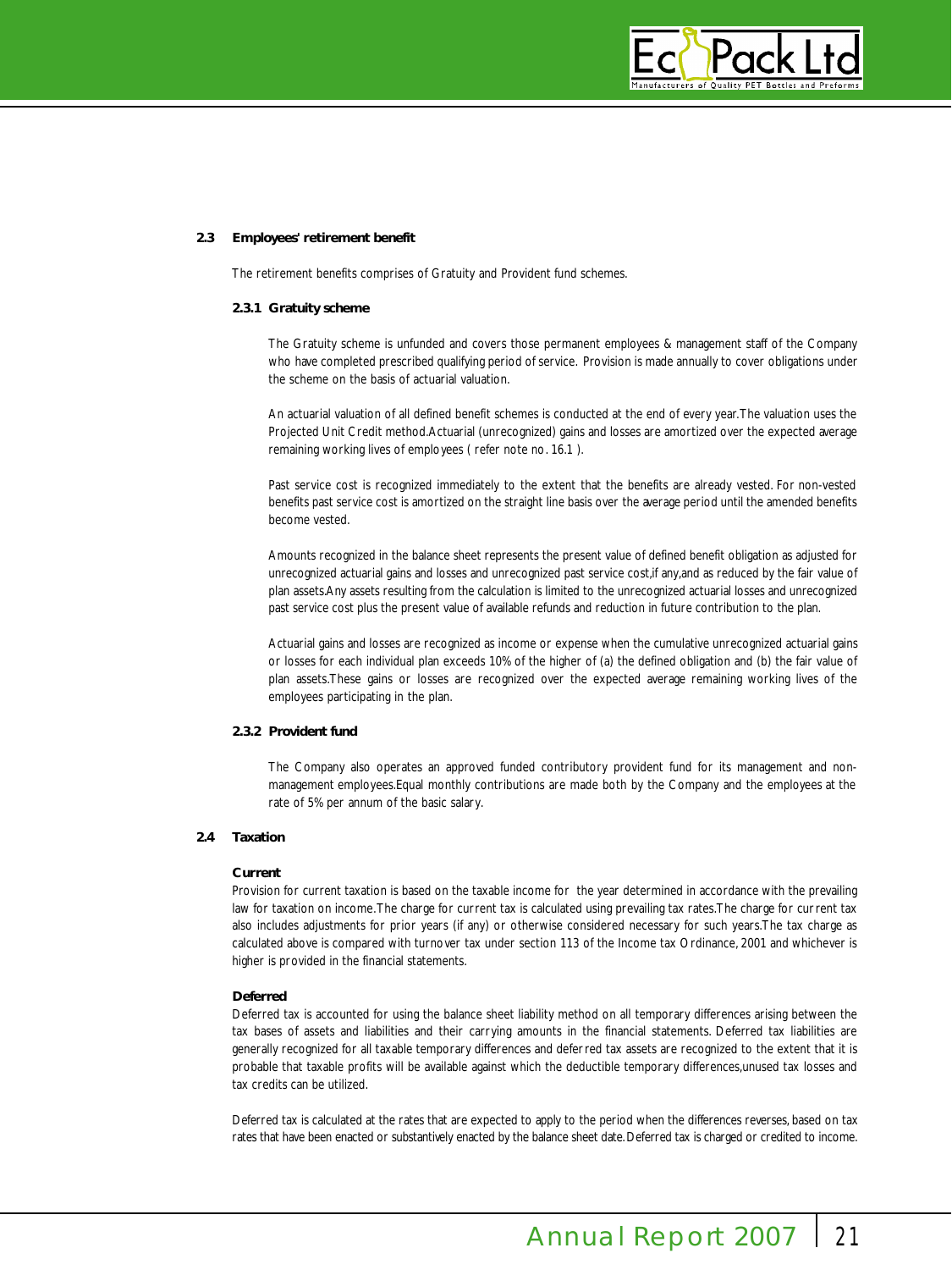

### 2.5 Operating Property, Plant & Equipments

#### **Owned Property, Plant & Equipments**

These are stated at cost less accumulated depreciation and impairment loss, if any, except for certain Property, Plant & Equipments that are shown at revalued amounts. Depreciation is charged to the profit and loss account on depreciable amount after considering residual values of respective assets applying the methods and rates used are stated in note no.3.1 to the financial statements. Depreciation on additions is charge for the full month in which an asset is put to use and on deletions upto the month immediately proceeding the deletion.

Maintenance and normal repairs are charged to the profit and loss account as and when incurred. Major renewals and improvements are capitalized and the assets so replaced,if any, are retired.

Gains and losses on disposal of assets,if any, are taken to the profit and loss account.

The carrying values of tangible Property, Plant & Equipments are reviewed for impairment when events or changes in circumstances indicate the carrying value may not be recoverable. If any such indication exist and where the carrying values exceed the estimated recoverable amount, the assets or cash generating units are written down to their recoverable amount.The recoverable amount of tangible fixed assets is greater of net selling price and value in use.

Incremental depreciation charged for the period on revalued assets is transferred from surplus on revaluation of fixed assets to retained earnings ( unappropriated profit ) during the current year.

Capital spares having useful life of more than one year have been capitalized and accounted for as Property, Plant & Equipment.

#### **Leased Property, Plant & Equipments**

Assets subject to finance lease are stated at lower of present value of minimum lease payments under the lease agreement and the fair value of the leased assets.The related obligation under the lease are accounted for as liabilities.Depreciation charge is based on rates and method as specified in note no. 3.1.

The finance cost is calculated at the rate implicit in the lease.

#### **Intangible assets**

Expenditure incurred to acquire software license is capitalized as intangible assets and stated at cost less accumulated amortization and impairment loss,if any. Intangible assets are amortized using the straight line method over a period of three years or license period whichever is lower.Where the carrying amount of an asset exceed its estimated recoverable amount is written down immediately to its recoverable amount.

### **2.6 Capital work-in-progress**

Capital work-in-progress is stated at cost.It consists of expenditure incurred and advances made in respect of tangible and intangible assets in the course of their construction and installation. Transfers are made to relevant fixed assets category as and when assets are available for use.

## **2.7 Borrowing cost**

The borrowing cost incurred for purchase/import of plant and machinery are added to the cost of respective assets till their installation is completed.The other borrowing cost is charged to income.

The capitalization of borrowing costs as part of a qualifying asset should commence when expenditure for the asset are being incurred;borrowing costs are being incurred;and activities that are necessary to prepare the asset for its intended use or sale are in progress.

Capitalization of borrowing costs is suspended during extended periods in which active development is interrupted.

Capitalization of borrowing costs ceases when substantially all the activities necessary to prepare the qualifying asset for its intended use are complete.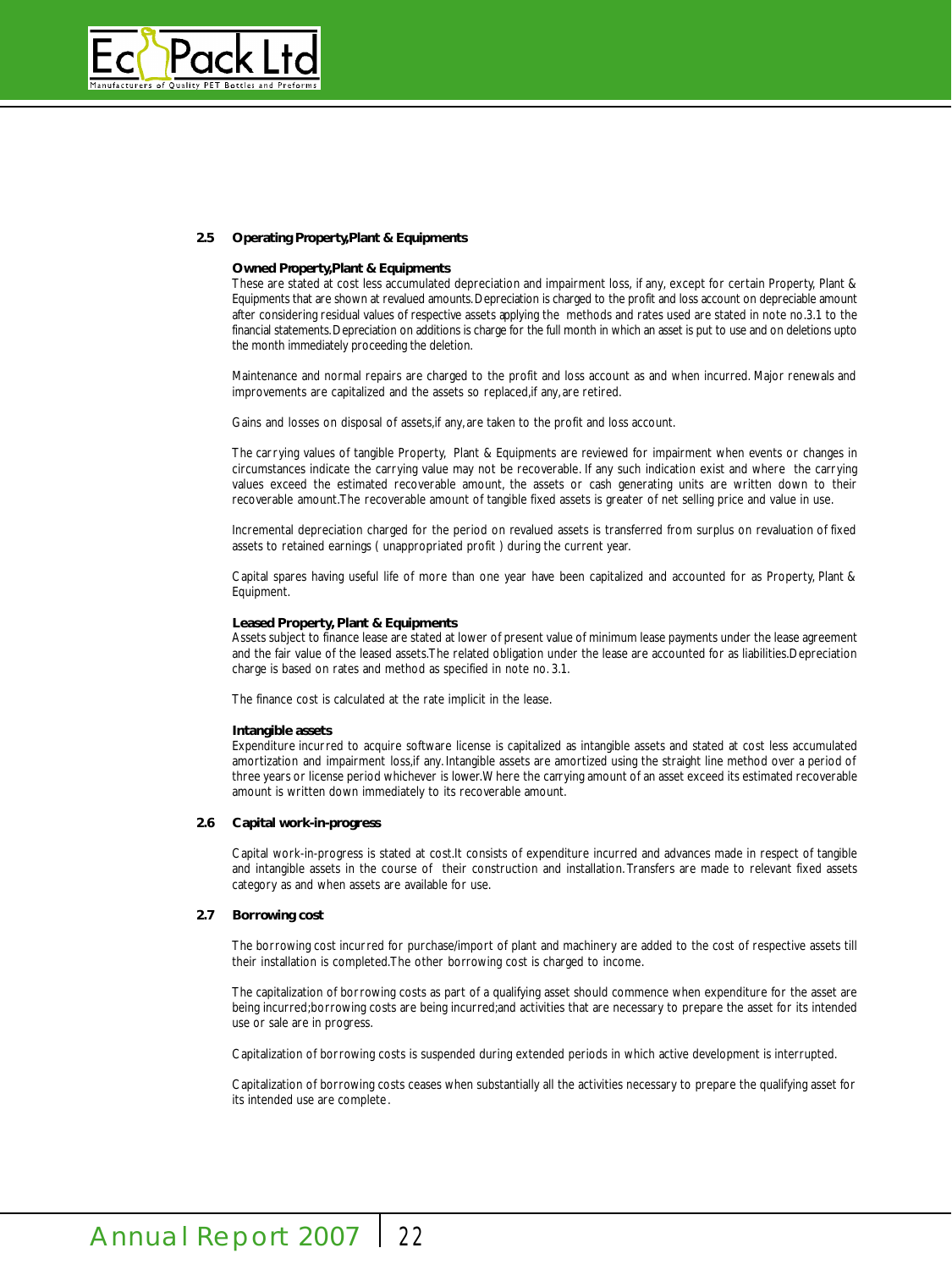

#### **2.8 Stores,Spares & loose tools**

Stores,spares and loose tools excluding items in transit are valued at lower of moving average cost and net realizable value. Provision is made for slow moving and obsolete items.

Net realizable value signifies the estimated selling price in the ordinary course of business, less the estimated costs necessary to make the sale .

Items in transit are valued at cost comprising invoice values plus other charges incurred thereon accumulated to the balance sheet date.

### **2.9 Stock in trade**

Stock of raw and packing materials are valued at lower of moving average cost and net realizable value. Items in transit are valued at cost comprising invoice values plus other charges incurred thereon accumulated to the balance sheet date. Stocks of semi-finished and finished products are valued at lower of cost,determined on average basis and net realizable value. Cost in relation to semi-finished and finished products represents cost of materials and an appropriate allocation of manufacturing overheads.Cost in respect of semi-finished items is adjusted to an appropriate stage of processing.

Net realizable value signifies the estimated selling price in the ordinary course of business, less estimated costs of completion and the estimated costs necessary to make the sale.

#### **2.10 Trade Debts**

These are recognized and carried at original invoice amount less an allowance for uncollectible amounts.An estimate for doubtful debts is made when collection of the full amount is no longer probable.Debts considered irrecoverable are written- $\bigcap_{i=1}^n$ 

# **2.11 Cash and cash equivalents**

Cash in hand and at books,short term bank deposits and short term running finances,if any, are carried at cost. For the purpose of cash flow statement,cash and cash equivalents consists of cash in hand and deposits in bank,net of short term running finances ( if any ) that are highly liquid in nature and are readily convertible into known amounts of cash,which are subject to insignificant risks of changes in value.

# **2.12 Foreign Currency Translation**

Foreign currencies are translated into reporting currency at the rates of exchange prevailing on the date of transactions. Monetary assets and liabilities denominated in foreign currencies are translated into reporting currency equivalents using year-end spot foreign exchange rates.Non-monetary assets are translated using exchange rates that existed when the values were determined.Exchange differences on foreign currency translations are included in income currently.

#### **2.13 Financial Instruments**

All the financial assets and financial liabilities are recognized at the time when the Company becomes a party to the contractual provisions of the instrument.All the financial assets are derecognized at the time when the Company losses control of the contractual rights that comprise the financial assets.All financial liabilities are derecognized at the time when they are extinguished that is, when the obligation specified in the contract is discharged, cancelled, or expires. Any gains or losses on derecognition of the financial assets and financial liabilities are taken to profit and loss account currently.

#### **2.14 Offsetting of financial assets and financial liabilities**

A financial asset and a financial liability is offset and the net amount is reported in the balance sheet if the Company has a legally enforceable right to set of the recognized amounts and intends either to settle on a net basis or to realize the asset and settle liability simultaneously.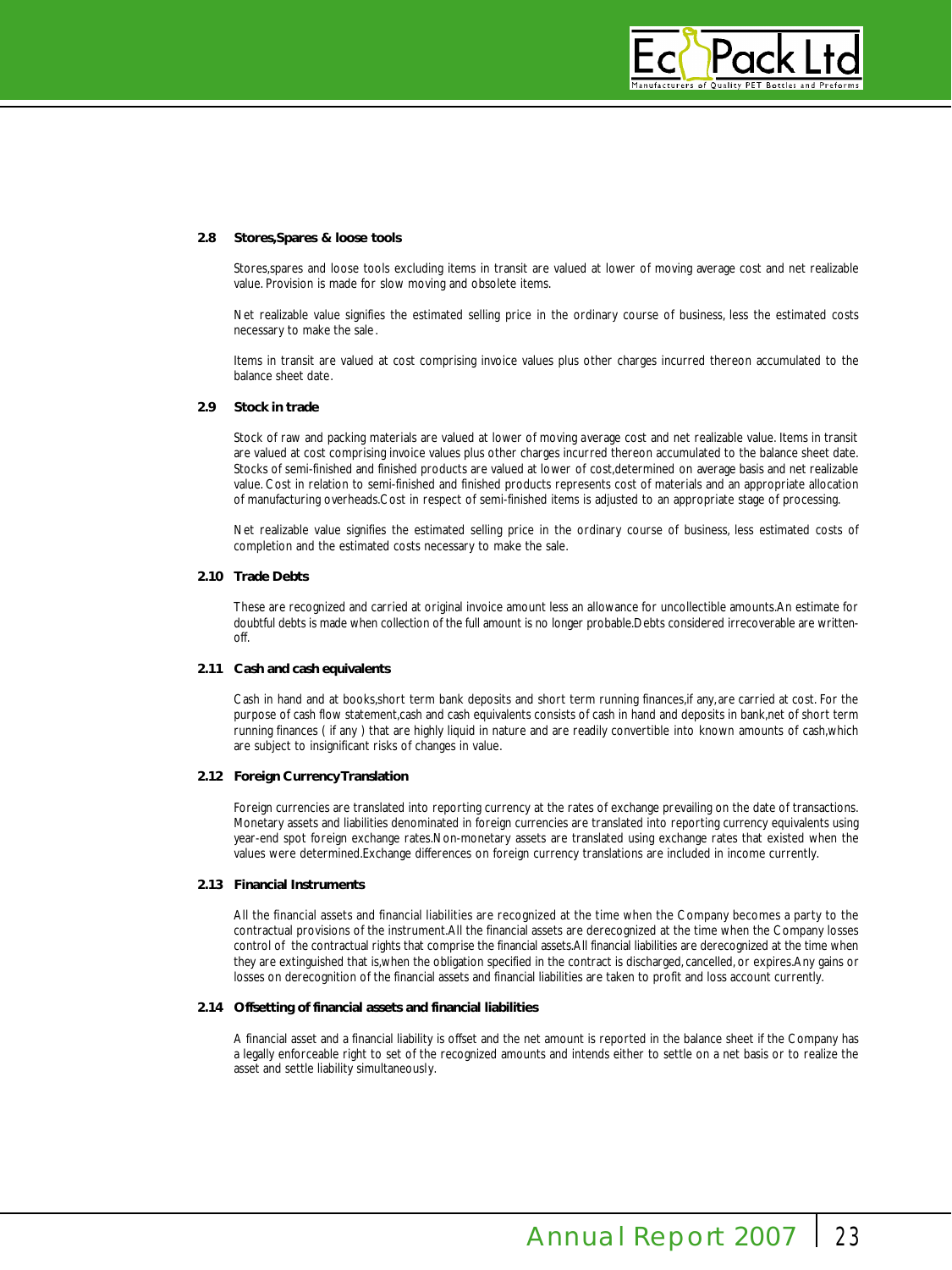

#### **2.15 Provisions**

Provisions are recognized when the company has a present obligation (legal or constructive) as a result of a past event, it is probable that an outflow of resources embodying economic benefits will be required to settle the obligation and a reliable estimate can be made of the amount of the obligation.

#### **2.16 Revenue recognition**

Revenue is recognized to the extent it is probable that the economic benefits will flow to the Company and the revenue can be measured reliably. Revenue is measured at the fair value of the consideration received or receivable, and is recognized on dispatch of products to the customers.

# **2.17 Related party transactions**

The transactions between the Company and related parties are carried out on an arm's length basis and the relevant rates are determined in accordance with the Comparable Uncontrolled Price Method.

### **2.18 Segment reporting**

Segmentation is based on geographical basis.Administration and selling expenses are allocated on the basis of net sales value of each segment.

## **2.19 Impairment**

The carrying amount of the assets is reviewed at each balance sheet date to determine whether there is any indication of impairment of any asset or a group of assets.If any such indication exists,the recoverable amount of such assets are estimated and impairment losses are recognized in the profit and loss account.

|    |                                        |             | 1,061,394        | 833,473         |
|----|----------------------------------------|-------------|------------------|-----------------|
|    | Capital Work-in-progress               | 3.6         | 121,408          | 9.347           |
|    | Operating Property, Plant & Equipment  | 3.1         | 939.986          | 824.126         |
| 3. | <b>PROPERTY, PLANT &amp; EQUIPMENT</b> |             |                  |                 |
|    |                                        |             | (Rupees in '000) |                 |
|    |                                        | <b>Note</b> | 2007             | 2006            |
|    |                                        |             | <b>JUNE 30,</b>  | <b>JUNE 30,</b> |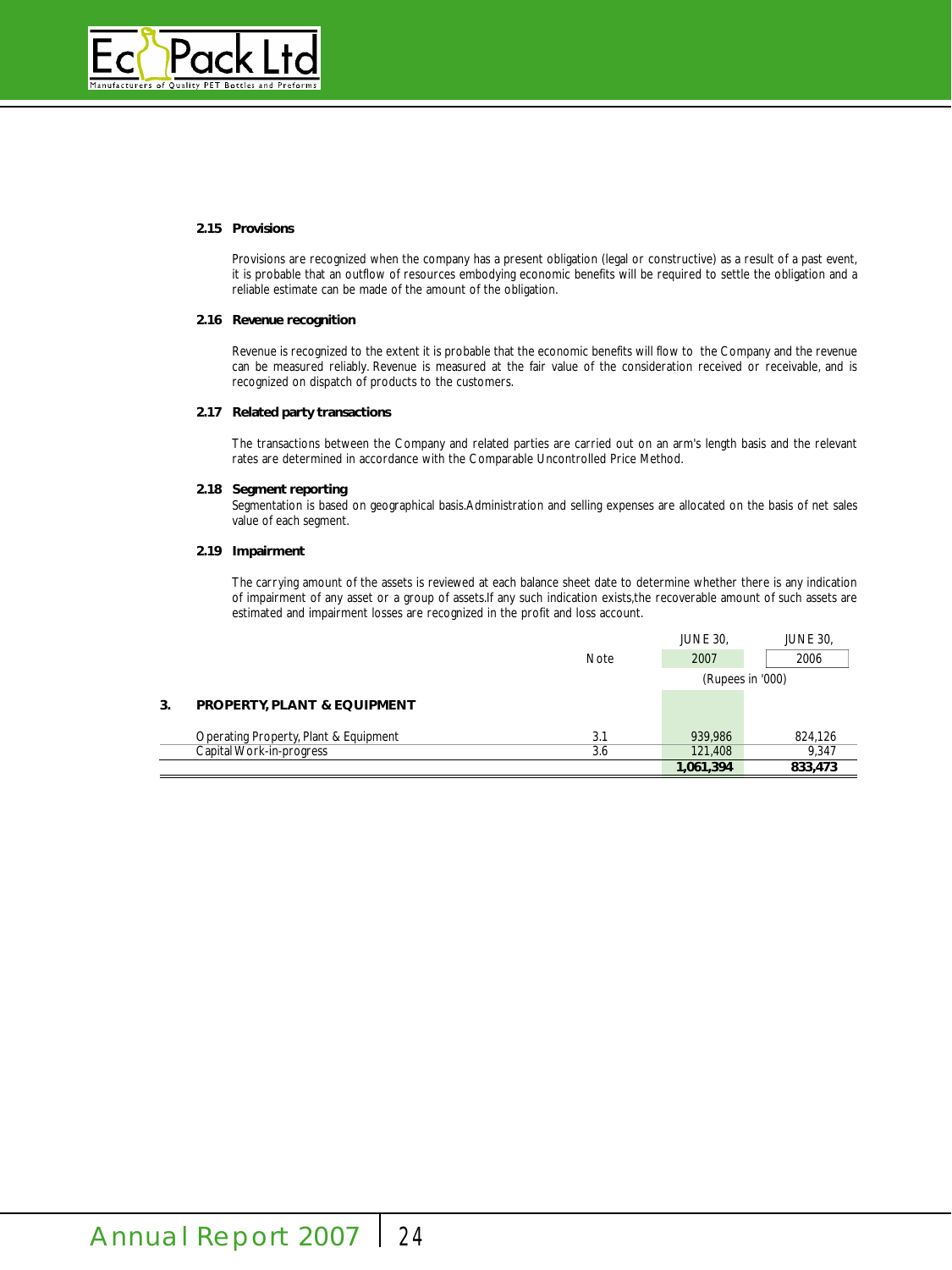| Property, Plant & Equipment<br>$\overline{a}$ |                         |                   |                                  |                    |            |                  |                        |                   |                          |                    | (Rupees in '000')        |
|-----------------------------------------------|-------------------------|-------------------|----------------------------------|--------------------|------------|------------------|------------------------|-------------------|--------------------------|--------------------|--------------------------|
|                                               | ۳<br>m<br>O<br>U        | ≏<br>Z<br>∢       | EVALUAT<br>œ                     | $\frac{z}{2}$      |            |                  |                        | EPRE<br>Δ         | Z<br><b>IATIO</b><br>Ü   |                    | Written                  |
| Particulars                                   | $-1 - 10 - 06$<br>As at | Transfer<br>Inter | (Deletions)<br><b>Additions/</b> | 70-Jun-07<br>As on | Rate<br>৯ৎ | Method           | $1 - 14 - 06$<br>As at | Transfer<br>Inter | For the<br>year          | 30-Jun-07<br>As on | Down Values<br>30-Jun-07 |
| OWNED                                         |                         |                   |                                  |                    |            |                  |                        |                   |                          |                    |                          |
| lard                                          | 3,525                   |                   |                                  | 3,525              |            |                  |                        |                   |                          |                    | 3,525                    |
| Factory Building                              | 34,000                  | $\blacksquare$    | 5,571                            | 39,571             | βĶ         | <b>NOW</b>       | 6,155                  |                   | 1,418                    | 7,573              | 31,998                   |
| Factory Road                                  | 769                     | $\blacksquare$    | í,                               | 769                | 10%        | уğ               | 526                    | $\blacksquare$    | ¥,                       | 551                | $\frac{8}{2}$            |
| Piping Work                                   | 9,986                   | $\blacksquare$    | 2,861                            | 12,846             | <b>PS</b>  | XQV              | 2,808                  | $\blacksquare$    | 758                      | 3,565              | 9.281                    |
| Electrification                               | 25,568                  | $\blacksquare$    | 6,765                            | 32,333             | 10%        | <b>XCM</b>       | 6,619                  | $\blacksquare$    | 2,006                    | 8,625              | 23,708                   |
| Preform Container                             | 9,350                   | $\blacksquare$    | 9,436                            | 18,786             | 10%        | <b>XCM</b>       | 1,769                  | $\blacksquare$    | 221                      | 2,991              | 15,795                   |
| Furniture & Fixture                           | 4,077                   | $\blacksquare$    | 585                              | 4,661              | 10%        | <b>NOW</b>       | 1,324                  | $\blacksquare$    | 302                      | 1,626              | 3,035                    |
| Vehicles                                      | 4,071                   | 1,205             | 239                              | 2,212              | 20%        | <b>NOM</b>       | 2,440                  | 886               | 1,242                    | 1,932              | 280                      |
|                                               |                         |                   | (3,302)                          |                    |            |                  |                        |                   | (2,635)                  |                    |                          |
| Injection Moulds                              | 38,666                  | $\blacksquare$    |                                  | 38,666             | 5%         | <b>STLINE</b>    | 53,950                 | $\blacksquare$    | 7,200                    | 61,150             | 77,516                   |
| <b>Blow Mould</b>                             | 29,945                  | $\blacksquare$    | 4,789                            | <b>KL'K</b>        | 5%         | <b>NOW</b>       | 13,549                 | ٠                 | 3,740                    | 17,289             | 17,445                   |
| Local Moulds                                  | 10.592                  | $\blacksquare$    | 8,802                            | 19,395             | 20%        | <b>NOW</b>       | 6.633                  | $\blacksquare$    | 2,328                    | 8,961              | 10,434                   |
| Plant & Machinery                             |                         |                   |                                  |                    |            |                  |                        |                   |                          |                    |                          |
| $\overline{\phantom{a}}$                      | 49,697                  | $\blacksquare$    | 9,891                            | 59,589             | 5%         | <b>STLINE</b>    | 14,491                 | $\blacksquare$    | 2,407                    | 16,898             | 42,691                   |
| Imported                                      | 669,326                 | $\blacksquare$    | 99,490                           | 768,815            | 5%         | <b>STLINE</b>    | 125,660                | $\blacksquare$    | 30,446                   | 156,106            | 612,710                  |
| Capital Spares                                | 7,222                   | $\blacksquare$    | 9,549                            | 16,771             | 50%        | <b>STLINE</b>    | $\overline{a}$         | t,                | 4,463                    | 4,764              | 12,007                   |
| Office Equipment                              | 9,982                   | $\blacksquare$    | 7,241                            | 17,222             | $10\%$     | <b>NOW</b>       | 3.347                  | $\blacksquare$    | $\overline{\mathcal{R}}$ | 4,117              | 13,105                   |
| Labortary Equipment                           | 430                     | $\blacksquare$    | $\frac{1}{2}$                    | 1,920              | 10%        | XQV              | 208                    | ٠                 | 25                       | 260                | 1,660                    |
| Weighing Scale                                | 1,539                   | $\blacksquare$    | ደ                                | 1,618              | 10%        | XIV              | 994                    | $\blacksquare$    | 57                       | 1,051              | 567                      |
| Water Tank                                    | S                       | $\blacksquare$    | j,                               | S                  | $10\%$     | <b>NOW</b>       | Щ                      | $\blacksquare$    | ŋ                        |                    | ₽                        |
| Sub Total (Rupees)                            | 1,008,796               | 1,205             | (3,302)<br>166,788               | 1,173,486          |            |                  | 240,779                | 88                | (2,635)<br>58,438        | 297,467            | 876,019                  |
| LEASED                                        |                         |                   |                                  |                    |            |                  |                        |                   |                          |                    |                          |
| Vehicles                                      | 16,368                  | (1,205)           | 4,981                            | 20, 144            | 20%        | ygy              | 3,865                  | (886)             | 2,278                    | 5,258              | 14,886                   |
| Generator                                     | 3,506                   | $\blacksquare$    | $\blacksquare$                   | 3,506              | 5%         | <b>STLINE</b>    | 175                    | ٠                 | $rac{4}{5}$              | 316                | 3,191                    |
| Chiller                                       | 7,588                   | $\blacksquare$    | $\blacksquare$                   | 7,588              | 5%         | <b>STLINE</b>    | 379                    | $\blacksquare$    | p                        | 379                | 7,209                    |
| Air Conveyor                                  | 4,806                   | $\blacksquare$    | i,                               | 4,806              | 5%         | <b>STLINE</b>    | 540                    | $\blacksquare$    | f,                       | 240                | 4,566                    |
| Plant&Machinery (Imported)                    | 30,000                  | ×                 | 7,318                            | 37.318             | š,         | <b>STLINE</b>    | L <sub>500</sub>       | þ                 | 1.702                    | 3.202              | 34,115                   |
| Sub Total (Rupees)                            | 62,268                  | (1,205)           | $\frac{12.299}{5}$               | 73,362             |            |                  | 6,159                  | (886)             | 4,121                    | 9,394              | 63,968                   |
| RUPEES 2007                                   | 1,071,064               | f,                | (3,302)<br>179,086               | 1,246,848          |            |                  | 246,938                | t                 | (2,635)<br>62,559        | 306,861            | 939,986                  |
| RUPEES 2006                                   | 773,834                 |                   | (19,728)<br>316,958              | 1,071,064          |            |                  | 201,838                | $\blacksquare$    | (3,644)<br>48,744        | 246,939            | 824,126                  |
|                                               |                         |                   |                                  |                    |            | JUNE 30,         | JUNE 30,               |                   |                          |                    |                          |
|                                               |                         |                   |                                  |                    |            | 2007             | 2006                   |                   |                          |                    |                          |
|                                               |                         |                   |                                  |                    |            | (Rupees in '000) |                        |                   |                          |                    |                          |

Cost of machinery imported during the year includes borrowing cost of Rs. 6.6 million capitalized.

 $\frac{46,307}{2,437}$ 

 $rac{59,431}{3,128}$ 

**EC** Pack Ltd

Annual Report 2007 25

Cost of Goods Sold<br>Administrative Expense

Allocation of Depreciation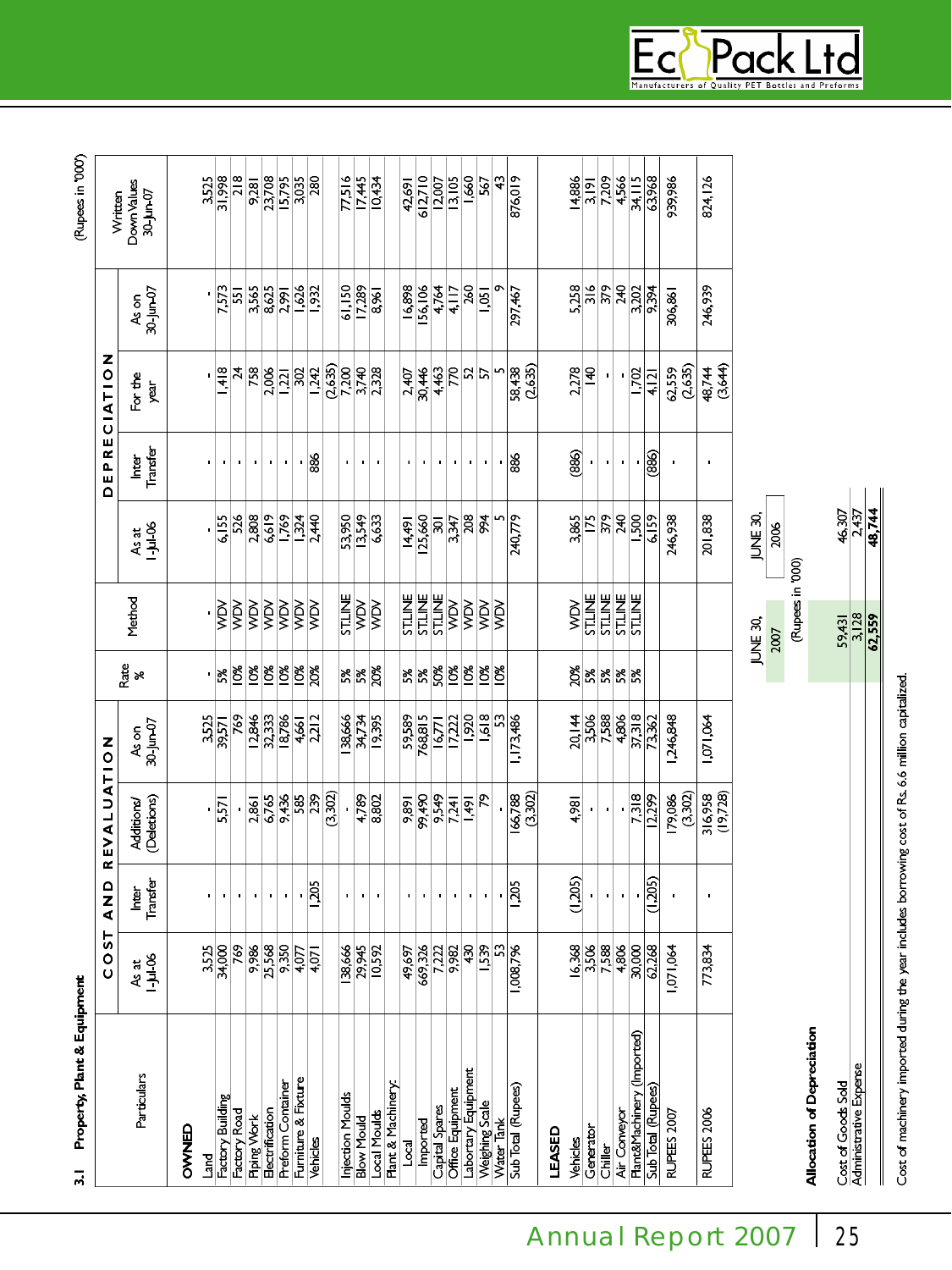

- **3.3** The above balances represents the value of operating property, plant and equipment subsequent to revaluation in 1995- 96 and 2003-04, which had resulted in a surplus of Rs.92.52 million and Rs. 141.34 million respectively;and as well as impairment in 2005-06 amounting to Rs.11.59 million.The incremental values at the date of revaluation of the revalued operating property, plant and equipment are being depreciated over the remaining useful lives of these assets.
- **3.4** Had there been no revaluation,the net book value of specific classes of Operating Property, Plant and Equipment as at June 30,2007 would have been as follows:

|                   | 2007    | 2006             |
|-------------------|---------|------------------|
|                   |         | (Rupees in '000) |
|                   | W.D.V.  | W.D.V.           |
|                   |         |                  |
| Leasehold land    | 2,995   | 3,525            |
| Factory building  | 30,477  | 26,978           |
| Plant & Machinery |         |                  |
| - Local           | 42,558  | 35,879           |
| - Imported        | 506,633 | 393,388          |
| Injection mould   | 45,707  | 49,291           |
| <b>Blow mould</b> | 14,767  | 13,577           |
| Electrification   | 23,625  | 18,884           |
|                   | 666,763 | 541,521          |

# **3.5 Disposal**

| <b>Particulars</b> | Cost  | Accumulated<br><b>Depreciation</b> | Written<br>Down  | <b>Sales</b><br><b>Proceeds</b> | Gain/<br>(Loss) | Mode of<br><b>Disposal</b> | Particulars of the<br>Purchaser |
|--------------------|-------|------------------------------------|------------------|---------------------------------|-----------------|----------------------------|---------------------------------|
|                    |       |                                    | (Rupees in '000) |                                 |                 |                            |                                 |
| Vehicle ACJ-231    | 550   | 419                                | 132              | 316                             | 184             | Company policy             | Mr. Syed Shamshad Hussain       |
| Vehicle ACH-766    | 320   | 261                                | 59               | 165                             | 106             | Company policy             | Mr. Siraj Akber                 |
| Vehicle ABX-005    | 565   | 401                                | 164              | 278                             | 115             | Company policy             | Mr. Habib ur Rehman Siddiqui    |
| Vehicle ACQ 527    | 293   | 250                                | 43               | 55                              | 12              | Company policy             | Mr. Mohammad Hussain Khan       |
| Vehicle ACT-380    | 1.085 | 888                                | 197              | 330                             | 133             | Company policy             | Mr. Ahsan Jamil                 |
| Vehicle ACK-539    | 320   | 254                                | 66               | 108                             | 42              | Company policy             | Mr. Ghalib Nagvi                |
| Vehicle IDC-3499   | 169   | 162                                |                  | 80                              | 73              | <b>By Negotiation</b>      | Mr. Azeem ur Rehman             |
| Rupees 2007        | 3,302 | 2,635                              | 667              | 1,333                           | 665             |                            |                                 |
| Rupees 2006        | 1.608 | 1.247                              | 362              | 540                             | 178             |                            |                                 |

|                                       | <b>JUNE 30,</b> | <b>JUNE 30,</b>  |
|---------------------------------------|-----------------|------------------|
|                                       | 2007            | 2006             |
|                                       |                 | (Rupees in '000) |
| <b>CAPITALWORK IN PROGRESS</b><br>3.6 |                 |                  |
| Plant & Machinery                     | 116,706         | 2,739            |
| Electric installation                 | 993             | 1.121            |
| Piping work                           |                 | 397              |
| Building and roads                    | 3,708           | 5,090            |
|                                       | 121,408         | 9,347            |
|                                       |                 |                  |

# **4. LONG TERM SECURITY DEPOSITS**

| <b>Utilities</b>  | 2,775 | ,257  |
|-------------------|-------|-------|
| Leasing Companies | 5,539 | 6,219 |
| Others            | 63    | . 399 |
|                   | 8,376 | 0.013 |

# **5. STORES,SPARES AND LOOSE TOOLS**

| Stores and Spares                       | 76,066 | 52,327 |
|-----------------------------------------|--------|--------|
| Loose tools                             | 1.811  | .578   |
|                                         | 77,877 | 53,905 |
| Provision for obsolete store and spares | (600)  | (600)  |
|                                         | 77.277 | 53,304 |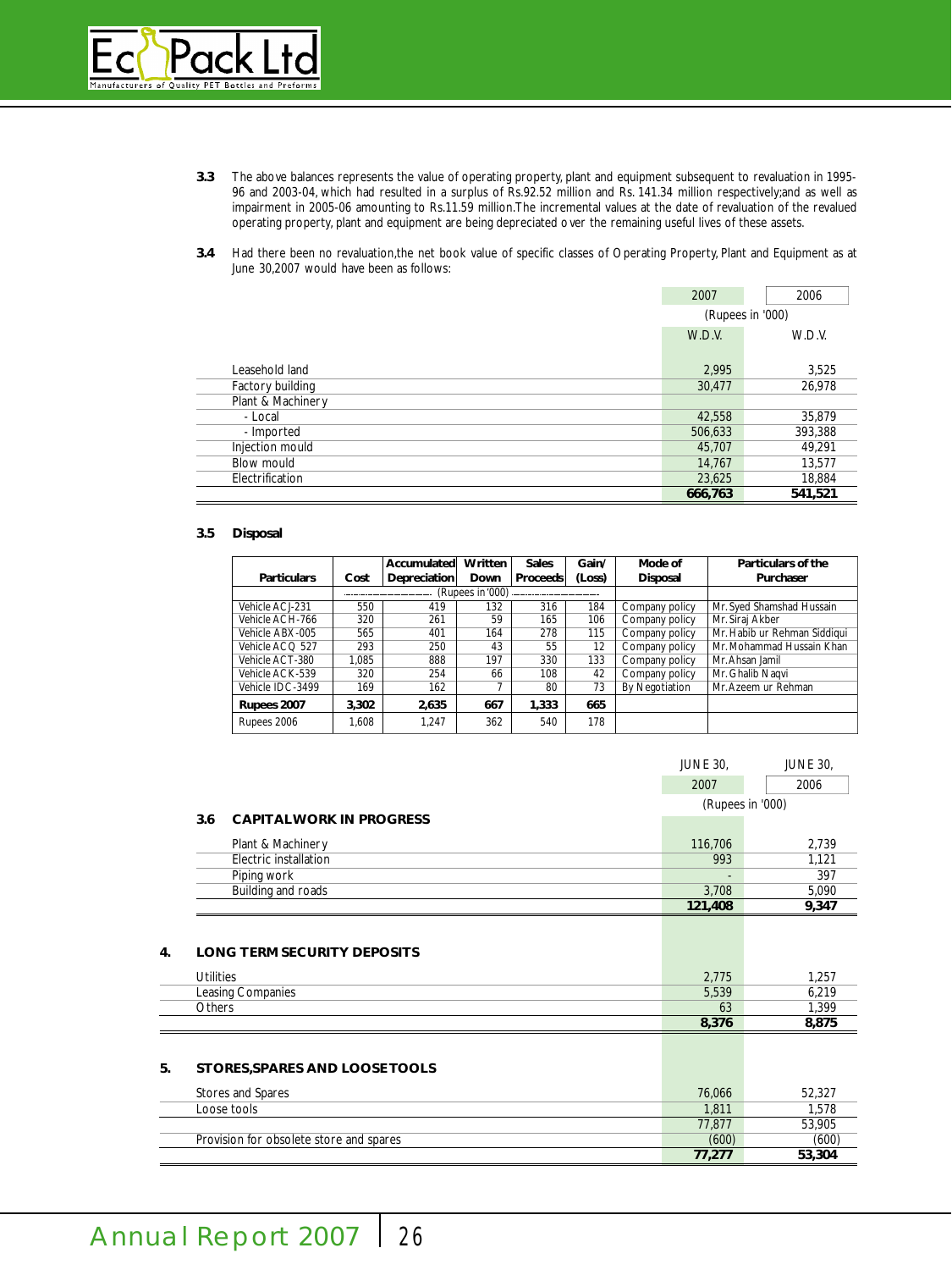

|     |                                             | <b>JUNE 30,</b>  | <b>JUNE 30,</b> |
|-----|---------------------------------------------|------------------|-----------------|
|     |                                             | 2007             | 2006            |
|     |                                             | (Rupees in '000) |                 |
| 6.  | <b>STOCK IN TRADE</b>                       |                  |                 |
|     | Raw material                                | 152,400          | 119,165         |
|     | Packing material                            | 9,499            | 7,659           |
|     | Work in process                             | 156,406          | 57,256          |
|     | Finished goods<br>6.1                       | 71,643           | 46,568          |
|     |                                             | 228,049          | 103,824         |
|     |                                             | 389,947          | 230,649         |
|     | Provision for obsolete stocks               | (3,528)          | (3,678)         |
|     |                                             | 386,420          | 226,971         |
| 7.  | <b>TRADE DEBTS - unsecured</b>              |                  |                 |
|     | Considered good                             | 175,240          | 135,781         |
|     | Considered doubtful                         | 2,906            | 1,906           |
|     |                                             | 178,146          | 137,687         |
|     | Provision against debts considered doubtful | (2,906)          | (1,906)         |
|     |                                             | 175,240          | 135,781         |
| 8.  | <b>LOANS AND ADVANCES</b>                   |                  |                 |
|     | Considered good:                            |                  |                 |
|     | Suppliers                                   | 28.816           | 24,514          |
|     | Employees:                                  |                  |                 |
|     | - Directors                                 | 63               | 1,898           |
|     | - Employees                                 | 1,902            | 1,757           |
|     | Expenses                                    | 1,185            | 3,670           |
|     |                                             | 31,965           | 31,839          |
| 9.  | SHORT TERM DEPOSITS AND PREPAYMENTS         |                  |                 |
|     | Deposits                                    | 4,264            | 914             |
|     | Prepayments                                 | 1,778            | 984             |
|     |                                             | 6,042            | 1,898           |
|     |                                             |                  | Restated        |
| 10. | <b>OTHER RECEIVABLES</b>                    |                  |                 |
|     | Income tax                                  | 20,103           | 10,754          |
|     | Excise duty                                 | 101              | 101             |
|     | Margin and charges on L/C                   | 1,014            | 158             |
|     | Sales tax refundable<br>10.1                | 12,419           | 4,016           |
|     | Claim receivable                            | 3,284            |                 |
|     | Others                                      | 23               | 23              |
|     |                                             | 36,944           | 15,051          |

**10.1** This represents the principal amount of sales tax of Rs.3.8 million demanded by the sales tax and excise department in three cases.The Company paid the principal demand under the amnesty schemes and filed petetions. In one case amounting 1.8 million the Collector Sales Tax Peshawar made the Judgement in Company's favour while the other cases are yet to be decided.In the opinion of legal advisor, the said case is likely to be decided in favour of the Company and as such the amount is reflected as receivable.

| <b>JUNE 30.</b>  | <b>JUNE 30.</b> |  |  |  |  |
|------------------|-----------------|--|--|--|--|
| 2007             | 2006            |  |  |  |  |
| (Rupees in '000) |                 |  |  |  |  |

# **11. CASH AND BANK BALANCES**

| Cash in hand                      | 18    |       |
|-----------------------------------|-------|-------|
| Cash with banks - current account | 2.611 | 6.551 |
| Cash with bank - dividend account | 461   |       |
|                                   | 3.090 | 7.046 |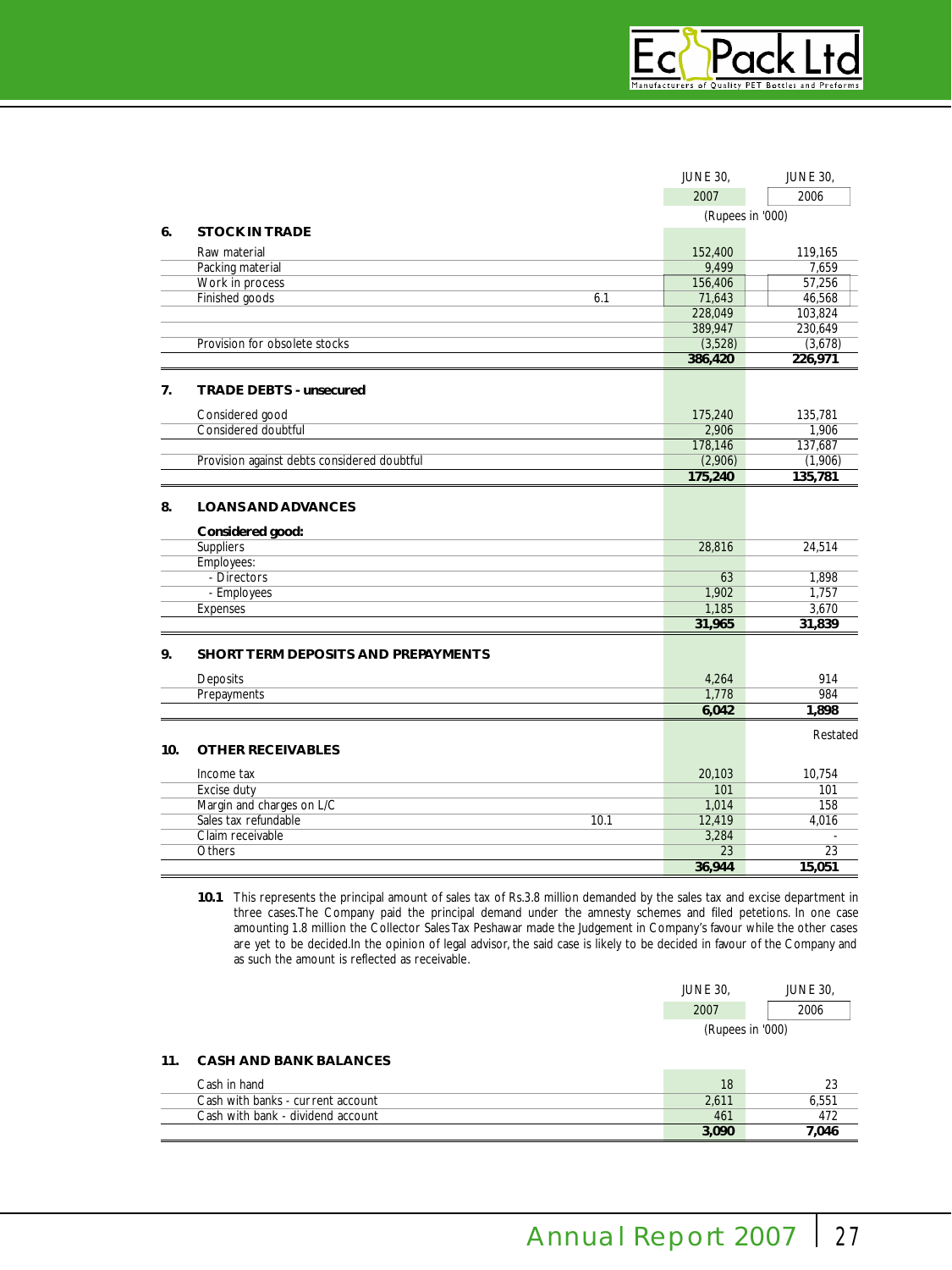

|     |                                                         |                                               |                                                            | <b>JUNE 30.</b>  | <b>JUNE 30,</b> |  |
|-----|---------------------------------------------------------|-----------------------------------------------|------------------------------------------------------------|------------------|-----------------|--|
|     |                                                         |                                               |                                                            | 2007             | 2006            |  |
|     |                                                         |                                               |                                                            | (Rupees in '000) |                 |  |
| 12. |                                                         | <b>ISSUED, SUBSCRIBED AND PAID-UP CAPITAL</b> |                                                            |                  |                 |  |
|     | 2007                                                    | 2006                                          |                                                            |                  |                 |  |
|     |                                                         |                                               |                                                            |                  |                 |  |
|     | 4,554,100                                               | 4,554,100                                     | Ordinary shares of Rs.10/- each fully paid in cash.        | 45,541           | 45,541          |  |
|     | 5,708,564                                               | 5,708,564                                     | Ordinary shares of Rs.10/- each issued as right            |                  |                 |  |
|     |                                                         |                                               | shares fully paid in cash.                                 | 57,086           | 57,086          |  |
|     | 12,714,307                                              | 6,149,458                                     | Ordinary shares of Rs.10/- each issued as bonus            |                  |                 |  |
|     |                                                         |                                               | shares.                                                    | 127,143          | 61,495          |  |
|     | 22,976,971                                              | 16,412,122                                    |                                                            | 229,770          | 164,121         |  |
| 13. | <b>PLANT &amp; EQUIPMENT</b><br>Surplus on revaluation: |                                               | SURPLUS ON REVALUATION OF OPERATING PROPERTY,              |                  |                 |  |
|     | Balance as July 01                                      |                                               |                                                            | 157,417          | 192,237         |  |
|     |                                                         | Impairment on plant & machiner y              |                                                            |                  | (11, 568)       |  |
|     |                                                         |                                               | Transferred to retained earnings in respect of incremental |                  |                 |  |
|     |                                                         | depreciation charged during the year          |                                                            | (15, 109)        | (23, 252)       |  |
|     | Balance as June 30                                      |                                               |                                                            | 142,308          | 157,417         |  |
|     | <b>Related deferred tax:</b>                            |                                               |                                                            |                  |                 |  |
|     | Balance as July 01                                      |                                               |                                                            | 55,093           | 67,280          |  |
|     |                                                         | Impairment on plant & machiner y              |                                                            |                  | (4,049)         |  |
|     |                                                         |                                               | On incremental depreciation charged during the year        | (5, 288)         | (8, 138)        |  |
|     | Balance as June 30                                      |                                               |                                                            | 49.805           | 55,093          |  |
|     |                                                         |                                               |                                                            | 92,503           | 102,324         |  |

# **14. LONG TERM FINANCE - SECURED**

|                              | Askari Bank Limited      |                          |                                                                                   |                          | <b>Habib Bank Limited</b> |          |         | Pak Oman | Total      |           |          |
|------------------------------|--------------------------|--------------------------|-----------------------------------------------------------------------------------|--------------------------|---------------------------|----------|---------|----------|------------|-----------|----------|
| <b>Particulars</b>           | Term                     | Term                     | Term                                                                              | Term                     | Term                      | Demand   | Demand  | Demand   | Investment |           |          |
|                              | Finance                  |                          | Finance 1   Finance 2   Finance 3   Finance 4   Finance 1   Finance 2   Finance 3 |                          |                           |          |         |          |            | 2007      | 2006     |
|                              |                          |                          |                                                                                   |                          |                           |          |         |          |            |           |          |
| <b>Opening Balance</b>       | 66.330                   | 5.900                    | 52.952                                                                            | 55.200                   | $\overline{\phantom{a}}$  | 60.000   | 133.886 |          |            | 374.268   | 285,042  |
| Obtained during the year     | $\overline{\phantom{a}}$ |                          |                                                                                   | $\overline{\phantom{a}}$ | 150.000                   |          | 6.528   | 100.000  | 50.000     | 306.528   | 133,886  |
| Total loan payable           | 66.330                   | 5.900                    | 52.952                                                                            | 55.200                   | 150.000                   | 60.000   | 140.414 | 100.000  | 50.000     | 680.796   | 418.928  |
| Paid during the year         | (21,000)                 | (5,900)                  | (20,000)                                                                          | (13,200)                 | $\overline{\phantom{a}}$  | (15,000) |         |          |            | (75.100)  | (44,661) |
|                              | 45.330                   | $\overline{\phantom{a}}$ | 32.952                                                                            | 42.000                   | 150.000                   | 45.000   | 140.414 | 100.000  | 50.000     | 605.696   | 374,268  |
| Current portion              | (22,000)                 |                          | (26,000)                                                                          | (17, 400)                | $\overline{\phantom{a}}$  | (15,000) |         |          |            | (80, 400) | (67,600) |
| Closing balance              | 23,330                   | $\overline{\phantom{a}}$ | 6.952                                                                             | 24.600                   | 150.000                   | 30,000   | 140.414 | 100.000  | 50.000     | 525.296   | 306,668  |
| Significant Term & Condition |                          |                          |                                                                                   |                          |                           |          |         |          |            |           |          |
| Notes No.                    | 14.1                     | 14.2                     | 14.3                                                                              | 14.4                     | 14.5                      | 14.6     | 14.7    | 14.8     | 14.9       |           |          |

- **14.1** This represents term finance obtained to pay leasing.It carries mark up at 12 months average KIBOR plus 2.5% spread floor of 12% p.a.,12 months average KIBOR rate to be reset on 1st of each calendar quarter, to be paid in quarterly installments upto December 2009.
- **14.2** Term Finance-I has been fully paid and settled during the year.
- **14.3** This represents term finance obtained to finance expansion in existing production facilities at Hatter plant.It carries mark up at 12 months average KIBOR plus 2.5% spread floor 12% pa.,12 months average KIBOR rate to be reset on 1st of each calendar quarter, to be paid in five years in quarterly installments from February 2005 to February 2009.
- **14.4** This represents term finance obtained to finance expansion in existing production facilities at Hatter plant.It carries mark up at 12 months average KIBOR plus 2.5% spread floor 12% p.a.,12 months average KIBOR rate to be reset on 1st of each calendar quarter, to be paid in five years in quarterly installments from October 2005 to November 2009.
- **14.5** This represents term finance obtained to finance expansion in existing production facilities at Hatter plant.It carries mark up at 3 months average KIBOR plus 2.5% spread p.a.,to be paid in 16 quarterly installments from March 2007 to February 2012 with a grace period of one year.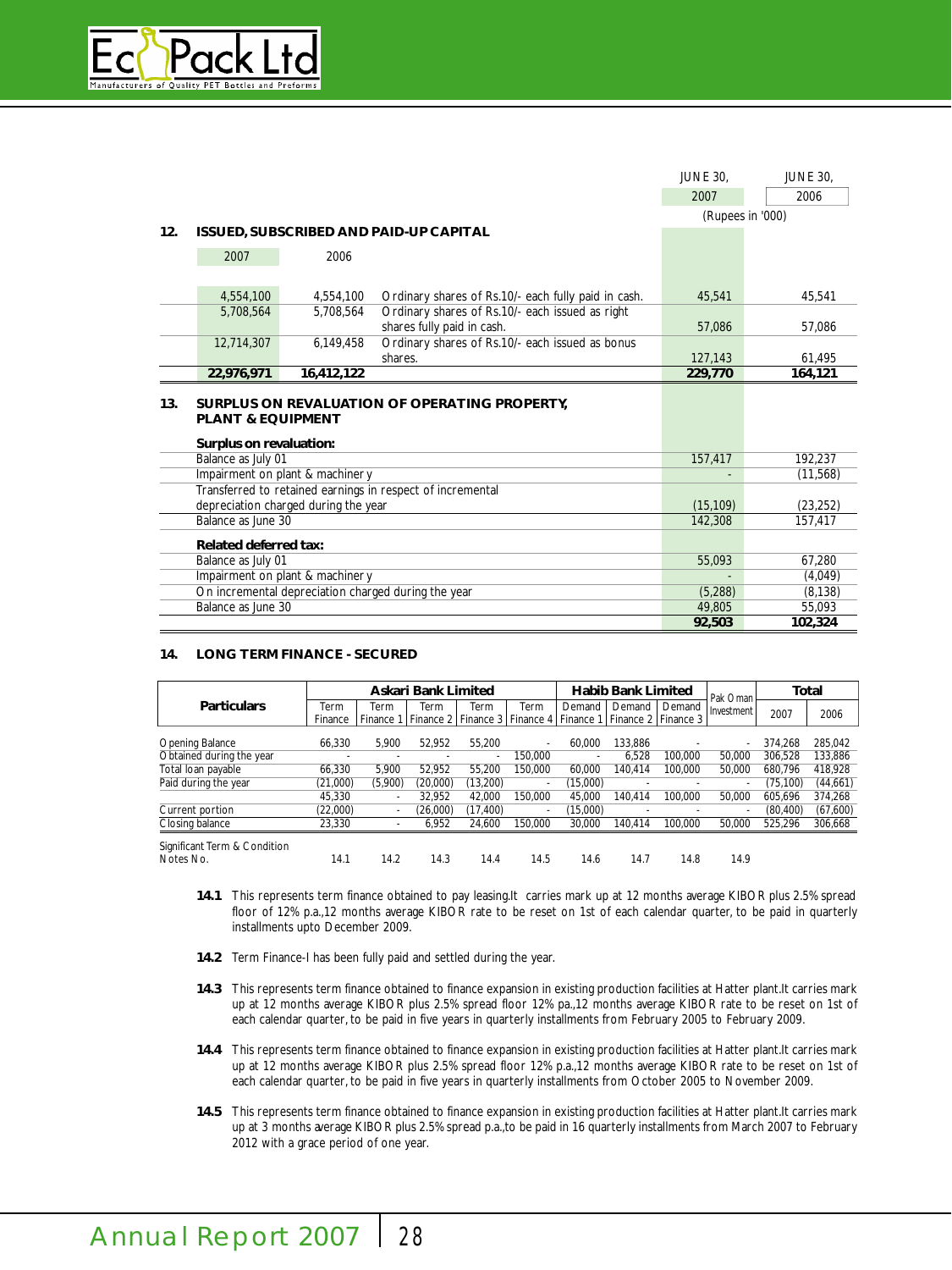

- **14.6** This represents demand finance obtained to finance expansion in existing production facilities at Hatter plant .It carries mark up at 3 months KIBOR plus 2.5% with floor of 12 % per annum,to be paid in five years in quarterly installments.
- **14.7** This represents demand finance obtained to finance expansion in existing production facilities at Hatter plant .It carries mark up at 3 months KIBOR plus 2.5% with floor of 12 % per annum,to be paid in five years in quarterly installments with a grace period of one year.
- **14.8** This represents demand finance obtained to finance expansion in existing production facilities. It carries mark up at 3 months KIBOR plus 2.5% with floor of 12 % per annum, to be paid in five years in quarterly installments with a grace period of one year.
- **14.9** This represents Term Finance facility obtained.It carries mark up at 6 months KIBOR plus 2.5% per annum,to be paid in two quarterly installments with a grace period of one year.

#### **Security :**

The above finances are secured as follows :

#### **Askari Bank Ltd.**

- 1st charge of Rs.450 million ranking pari passu with Prime Bank and Habib Bank Limited (Prime Bank charge to the extent of Rs.10 million and HBL to be extent of Rs.415 million) Overall present & future fixed assets of the Company.
- 1st floating charge of Rs.20 million over customer undertaking and other property and assets (both present & future).
- Personal guarantees of two working Directors of the Company.

#### **Habib Bank Ltd.**

1st charge of Rs.415 million ranking pari passu on factory building located at Hattar.

#### **Pak Oman Investment**

1st charge ranking pari passu over present and future fixed assets.

|     |                                                          | <b>JUNE 30.</b>  | <b>JUNE 30.</b> |           |
|-----|----------------------------------------------------------|------------------|-----------------|-----------|
|     |                                                          | 2007             | 2006            |           |
|     |                                                          | (Rupees in '000) |                 |           |
| 15. | <b>LIABILITY AGAINST ASSETS SUBJECT TO FINANCE LEASE</b> |                  |                 |           |
|     | Opening balance                                          | 44.224           |                 | 49,356    |
|     | Obtained during the year                                 | 28,501           |                 | 8.854     |
|     |                                                          | 72,725           |                 | 58,210    |
|     | Paid during the year                                     | (16, 784)        |                 | (13,985)  |
|     | Security deposit adjusted                                | (150)            |                 |           |
|     |                                                          | (16, 934)        |                 | (13,985)  |
|     |                                                          | 55,791           |                 | 44,224    |
|     | Less: Current portion shown under current liabilities    | (22, 425)        |                 | (16, 531) |
|     |                                                          | 33,366           |                 | 27,693    |

**15.1** The future minimum lease payments and the period in which they become due are :

|                                                                                                                                               |                                         | 2007                       | 2006                                   |                            |
|-----------------------------------------------------------------------------------------------------------------------------------------------|-----------------------------------------|----------------------------|----------------------------------------|----------------------------|
|                                                                                                                                               | <b>Minimum</b><br>lease<br>payments     | Present<br>value           | <b>Minimum</b><br>lease<br>payments    | Present<br>value           |
|                                                                                                                                               | Rupees                                  | Rupees                     | <b>Rupees</b>                          | Rupees                     |
| Within one year<br>After one year but not more than five years<br>Total minimum lease payments<br>Less: Amount representing financial charges | 27,733<br>39.216<br>66,949<br>(11, 158) | 22,425<br>33,366<br>55.791 | 20,191<br>29.957<br>50,148<br>(5, 923) | 16,531<br>27,693<br>44.224 |
| Present value of minimum lease payments<br>Less: Current portion                                                                              | 55,791<br>(22, 425)                     | 55.791<br>(22, 425)        | 44.224<br>(16, 531)                    | 44.224<br>(16, 531)        |
|                                                                                                                                               | 33,366                                  | 33.366                     | 27.693                                 | 27.693                     |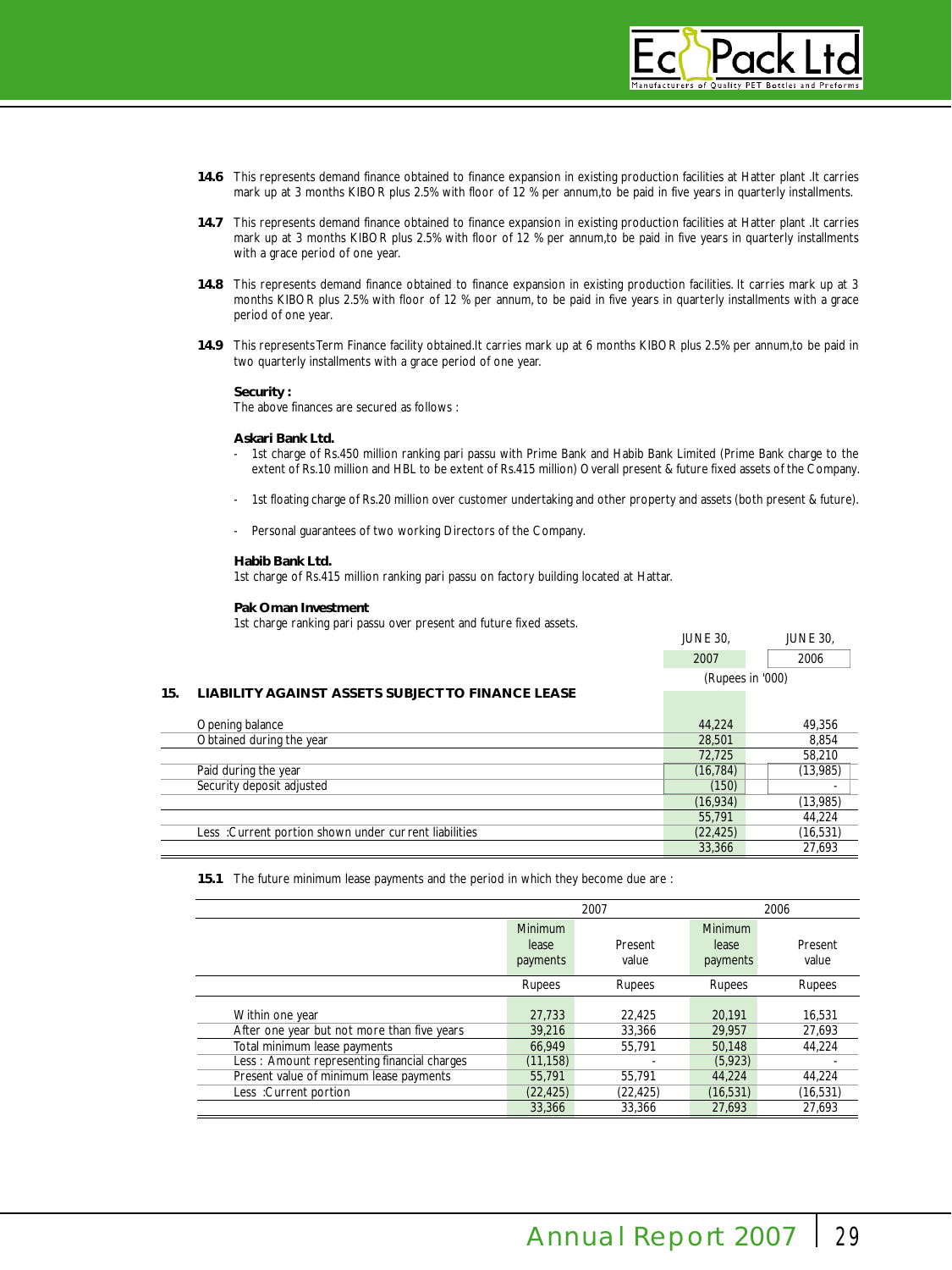

# **15.2 Finance Lease - Significant terms and conditions**

| Leasing Company              | Principal<br>(Rs.In '000) | <b>Installments</b><br>Payment | Number of<br><b>Installments</b> | Implicit rate of<br>Commencement<br>date | Lease<br>finance per<br>annum | Rental<br>(Rupees) |
|------------------------------|---------------------------|--------------------------------|----------------------------------|------------------------------------------|-------------------------------|--------------------|
| NIB Bank Limited             | 590                       | Monthly                        | 60                               | 31st Dec 2002                            | 14.00%                        | 12,215             |
| Faysal Bank Ltd.             | 560                       | Monthly                        | 60                               | 01st April 2004                          | 7.75%                         | 10,094             |
| Faysal Bank Ltd.             | 1,580                     | Monthly                        | 60                               | 01st July 2004                           | 7.75%                         | 28,479             |
| Faysal Bank Ltd.             | 519                       | Monthly                        | 36                               | 01st October 2004                        | 8.00%                         | 14,540             |
| Faysal Bank Ltd.             | 355                       | Monthly                        | 48                               | 01st October 2004                        | 8.00%                         | 7,748              |
| Faysal Bank Ltd.             | 355                       | Monthly                        | 48                               | 01st October 2004                        | 8.00%                         | 7,748              |
| Habib Bank Ltd.              | 1.287                     | Monthly                        | 60                               | 05th May 2005                            | 9.50%                         | 28,670             |
| <b>Atlas Investment Bank</b> | 15,892                    | Quarterly                      | 16                               | 01st May 2005                            | 12.66%                        | 1,156,126          |
| Askari Leasing Ltd.          | 30,000                    | Monthly                        | 36                               | 01st April 2005                          | 10.42%                        | 882,999            |
| Faysal Bank Ltd.             | 1.287                     | Monthly                        | 60                               | 01st Sep 2005                            | 12.79%                        | 26,157             |
| Habib Bank Ltd.              | 2,410                     | Monthly                        | 36                               | 01st Sep 2005                            | 10.75%                        | 62,892             |
| Faysal Bank Ltd.             | 427                       | Monthly                        | 48                               | 01st April 2006                          | 13.34%                        | 10,319             |
| Faysal Bank Ltd.             | 1,309                     | Monthly                        | 48                               | 01st April 2006                          | 13.34%                        | 31,634             |
| Faysal Bank Ltd.             | 464                       | Monthly                        | 48                               | 01st May 2006                            | 14.30%                        | 11,208             |
| Habib Bank Ltd.              | 2,498                     | Monthly                        | 36                               | 01st Jan 2006                            | 12.00%                        | 74,672             |
| Faysal Bank Ltd.             | 459                       | Monthly                        | 48                               | 01st April 2006                          | 13.34%                        | 11,092             |
| Faysal Bank Ltd.             | 560                       | Monthly                        | 48                               | 30th April 2006                          | 13.34%                        | 13,533             |
| Habib Bank Ltd.              | 1,506                     | Monthly                        | 48                               | 01st Oct 2006                            | 12.50%                        | 36,027             |
| Habib Bank Ltd.              | 879                       | Monthly                        | 48                               | 01st Oct 2006                            | 12.50%                        | 21,027             |
| Faysal Bank Ltd.             | 1,376                     | Monthly                        | 36                               | 01st Oct 2006                            | 14.00%                        | 41,837             |
| Faysal Bank Ltd.             | 660                       | Monthly                        | 36                               | 01st Jan 2007                            | 14.00%                        | 20.067             |
| Faysal Bank Ltd.             | 375                       | Monthly                        | 36                               | 01st Mar 2007                            | 14.00%                        | 11,402             |
| Standard Chartered Modaraba  | 4,370                     | Quarterly                      | 20                               | 07th Mar 2007                            | Kibor $+3.00\%$               | 233,631            |
| Standard Chartered Modaraba  | 571                       | Quarterly                      | 20                               | 21st Mar 2007                            | Kibor $+3.00\%$               | 30,457             |
| Standard Chartered Modaraba  | 1,150                     | Quarterly                      | 20                               | 20th April 2007                          | Kibor $+3.00\%$               | 61,314             |
| Standard Chartered Modaraba  | 3,565                     | Quarterly                      | 20                               | 11th April 2007                          | Kibor $+3.00\%$               | 188,468            |
| Standard Chartered Modaraba  | 2,270                     | Quarterly                      | 20                               | 13th April 2007                          | Kibor $+3.00\%$               | 119,943            |
| Standard Chartered Modaraba  | 4,628                     | Quarterly                      | 20                               | 26th April 2007                          | Kibor + 3.00%                 | 242,681            |
| Standard Chartered Modaraba  | 3,984                     | Quarterly                      | 20                               | 16th May 2007                            | Kibor $+3.00\%$               | 209,725            |
| Standard Chartered Modaraba  | 2.604                     | Quarterly                      | 20                               | 21st May 2007                            | Kibor $+3.00\%$               | 137,023            |

**15.2.1** The implicit rate of finance under leasing arrangement with Standard Chartered Modaraba is six months average KIBOR.

|     |                                                           |      | <b>JUNE 30,</b>  | <b>JUNE 30,</b> |
|-----|-----------------------------------------------------------|------|------------------|-----------------|
|     |                                                           |      | 2007             | 2006            |
|     |                                                           |      | (Rupees in '000) |                 |
|     |                                                           |      |                  | Restated        |
| 16. | <b>DEFERRED LIABILITY</b>                                 |      |                  |                 |
|     | Staff gratuity                                            | 16.1 | 11,657           | 10,888          |
|     | Deferred taxation                                         | 16.2 | 84,099           | 87,375          |
|     |                                                           |      | 95,756           | 98,263          |
|     |                                                           |      |                  |                 |
|     | Reconciliation of Payable to Defined Benefit Plan<br>16.1 |      |                  |                 |
|     | Present value of defined benefit obligation               |      | 22,945           | 18,645          |
|     | Net actuarial losses not recognized                       |      | (11, 288)        | (7, 757)        |
|     |                                                           |      | 11,657           | 10,888          |
|     | Movement in net liability recognized                      |      |                  |                 |
|     | Opening net liability                                     |      | 10,888           | 8,007           |
|     | Expense for the year                                      |      | 4,524            | 3,316           |
|     | Benefits paid during the year                             |      | (3,755)          | (435)           |
|     |                                                           |      | 11,657           | 10,888          |
|     | <b>Charge for Defined Benefit Plan</b>                    |      |                  |                 |
|     | <b>Current Service Cost</b>                               |      | 2,239            | 1,853           |
|     | <b>Interest Cost</b>                                      |      | 1,865            | 1,217           |
|     | Actuarial losses recognized                               |      | 421              | 246             |
|     |                                                           |      | 4,524            | 3,316           |

These figures are based on the latest actuarial valuation as on June 30,2007.The valuation uses the projected Unit Credit method. Actuarial gains and losses are amortized over the expected future service of current members.

The discount rate was taken as 10% per annum.Salary inflation was assumed to average 10% per annum over the future working lives of current employees and management.

 $\equiv$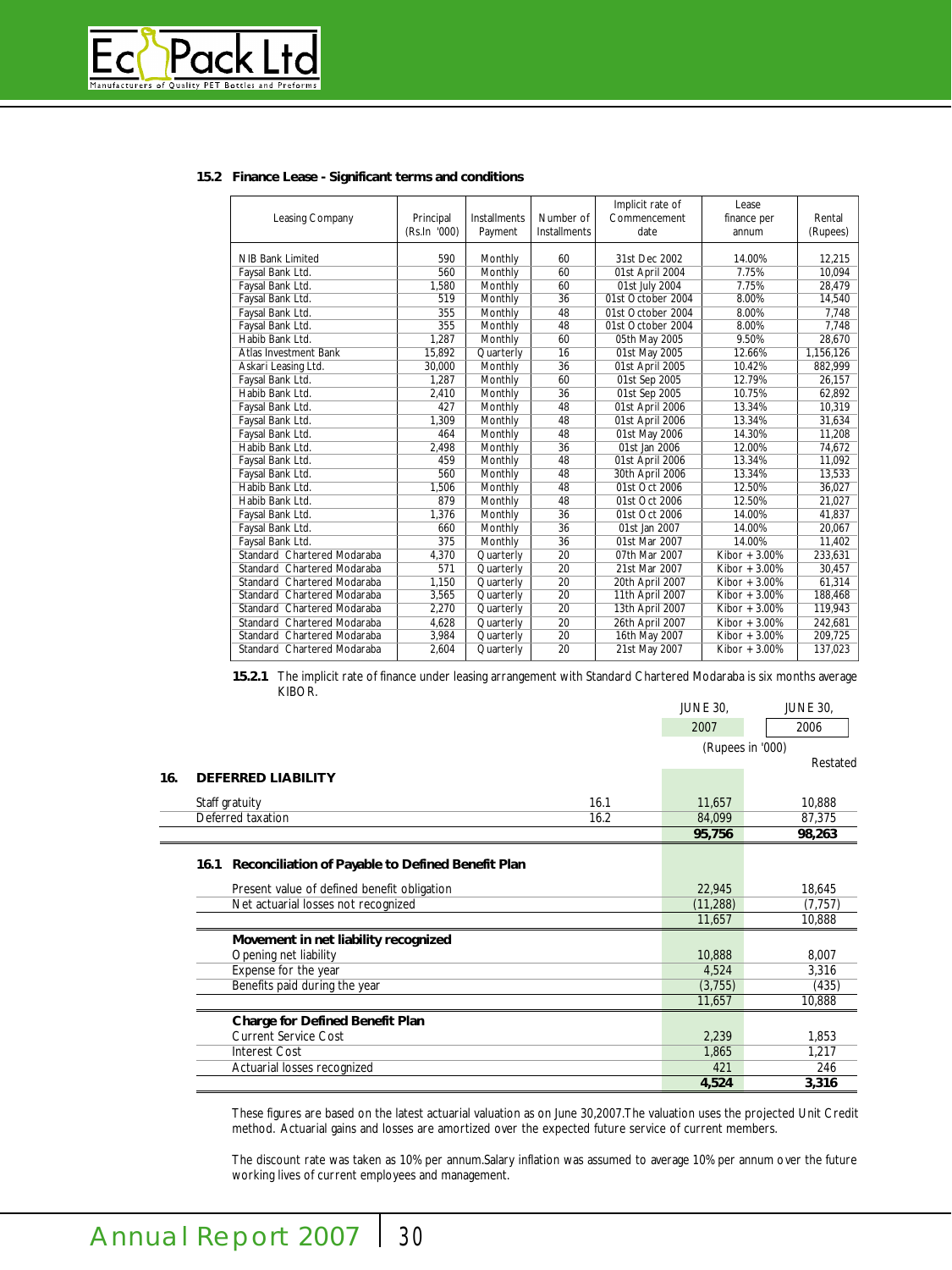|     |                                                                      | <b>JUNE 30,</b>  | <b>JUNE 30,</b>  |  |
|-----|----------------------------------------------------------------------|------------------|------------------|--|
|     |                                                                      | 2007             | 2006             |  |
|     |                                                                      | (Rupees in '000) |                  |  |
|     |                                                                      |                  | Restated         |  |
|     | 16.2 Deferred Taxation                                               |                  |                  |  |
|     | Deferred tax debits arising from:                                    |                  |                  |  |
|     | <b>Retirement benefits</b>                                           | (2,838)          | (2,390)          |  |
|     | Liability against assets subject to finance lease                    | (13,582)         | (6,079)          |  |
|     | Adjustment of minimum tax                                            | (15,980)         | (9,601)          |  |
|     | <b>Accumulated tax losses</b>                                        | (40, 288)        | (17, 201)        |  |
|     |                                                                      | (72,687)         | (35, 271)        |  |
|     | Deferred tax credit arising from :                                   |                  |                  |  |
|     | Accelerated depreciation                                             | 106,981          | 67,554           |  |
|     | Deferred tax liability on revalued assets - net                      | 49,805           | 59,141           |  |
|     | Impairment of Property, Plant & Equipment                            |                  | (4,049)          |  |
|     |                                                                      | 156,786          | 122,646          |  |
|     |                                                                      | 84,099           | 87,375           |  |
| 17. | <b>TRADE AND OTHER PAYABLES</b>                                      |                  |                  |  |
|     | Trade Creditors including bills payables                             | 341,767          | 280,735          |  |
|     | Accrued & other liabilities                                          | 13,162           | 12,787           |  |
|     | Advances from customers                                              | 3,739            | 3,523            |  |
|     | Tax deducted at source                                               | 941              | 968              |  |
|     | Workers' profit participation fund                                   | 482              | 4,573            |  |
|     | Sales tax payable                                                    | 3,321            | 125              |  |
|     | <b>Unclaimed Dividend</b>                                            | 461              | 472              |  |
|     |                                                                      | 363,873          | 303,183          |  |
|     |                                                                      |                  |                  |  |
|     | 17.1 Workers' profit participation fund                              |                  |                  |  |
|     | Balance as on 1 July                                                 | 4,573            | 2,804            |  |
|     | Allocation for the year                                              | 450              | 4,554            |  |
|     |                                                                      | 5,023            | 7,358            |  |
|     | Mark-up on funds utilized in the Company's                           |                  |                  |  |
|     | business at 14.5% per annum (2006:12%)                               | 13               | 19               |  |
|     |                                                                      | 5,036            | 7,377            |  |
|     | Less : Amount paid on behalf of the Fund<br>Balance as on 30 June    | (4, 554)<br>482  | (2,804)<br>4,573 |  |
|     |                                                                      |                  |                  |  |
| 18. | <b>ACCRUED MARK-UP ON FINANCES</b>                                   |                  |                  |  |
|     | Long-term finance                                                    | 18,276           | 6,730            |  |
|     | Short-term finance                                                   | 7,206            | 1,594            |  |
|     |                                                                      | 25,482           | 8,324            |  |
|     |                                                                      |                  |                  |  |
| 19. | <b>SHORT TERM FINANCE AND OTHER</b>                                  |                  |                  |  |
|     | <b>CREDIT FACILITIES - Secured</b>                                   |                  |                  |  |
|     | Askari Bank Ltd.<br>- Running finance                                | 733              | 21,951           |  |
|     | - Local bills purchase                                               | 14,604           |                  |  |
|     | 19.1                                                                 | 15,337           | 21,951           |  |
|     | Prime Commercial Bank Ltd.<br>19.2<br>Running finance                | 2,807            | 2,934            |  |
|     | 19.3<br>Habib Bank Limited<br>Running finance<br>÷,                  | 12,635           | 11,518           |  |
|     | 19.4<br>Citibank N.A.<br>Running finance<br>$\overline{\phantom{a}}$ | 12,687           | 19,334           |  |
|     | Import Ioan                                                          |                  | 8,495            |  |
|     |                                                                      | 12,687           | 27,829           |  |
|     | <b>Allied Bank Limited</b><br>Running finance                        | 49,544           |                  |  |
|     | <b>FATR</b><br>ä,                                                    | 113,560          |                  |  |
|     | 19.5                                                                 | 163,103          |                  |  |
|     |                                                                      | 206,570          | 64,231           |  |

**19.1** 6 months average KIBOR plus 2.5% spread p.a.,floor 12% p.a.

**19.2** Mark-up @ 13% per annum

**19.3** 3 months KIBOR plus 2.5% ,floor 12% p.a.

**19.4** 3 months KIBOR plus 2%

**19.5** 3 months KIBOR plus 2%

# **Securities**

These facilities have been secured against hypothecation of entire present and future current assets,equitable mortgage of property of the Company and personal guarantees of the working directors.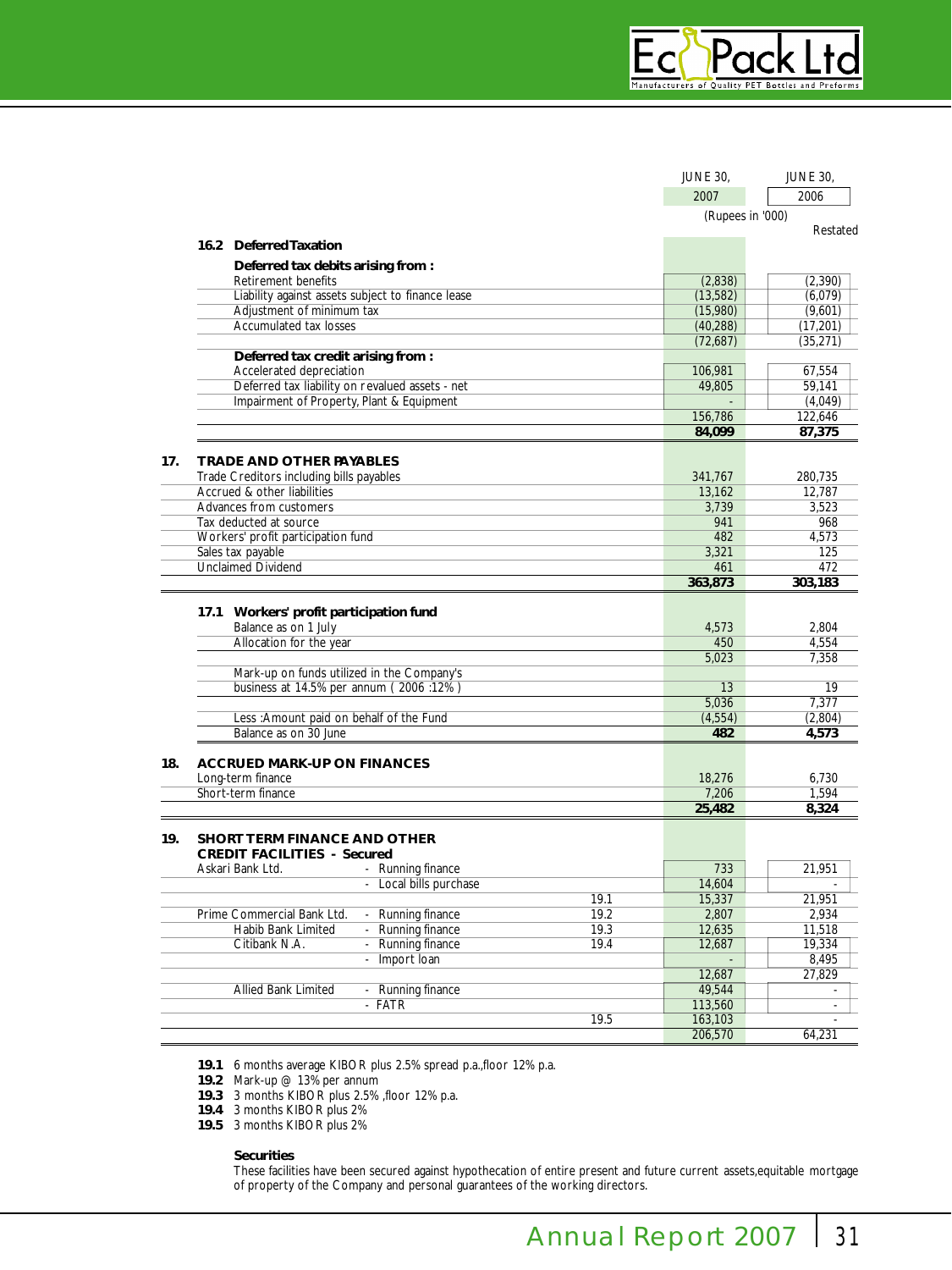

| <b>JUNE 30.</b>  | <b>JUNE 30.</b> |
|------------------|-----------------|
| 2007             | 2006            |
| (Rupees in '000) |                 |

#### **20. CURRENT PORTION OF LONG TERM LIABILITIES**

#### **Current Maturity:**

| Term Finance   | 65,400  | 60.100 |
|----------------|---------|--------|
| Demand Finance | 15,000  | 7.500  |
| Lease Finance  | 22.425  | 16.531 |
|                | 102,825 | 84,131 |

#### **21. CONTINGENCIES AND COMMITMENTS**

### **21.1 Contingencies**

The Commissioner of Income Tax,Companies Zone, Islamabad has communicated to the Company about having filed an application in the Lahore High Court,Rawalpindi Bench,against the order of Income Tax Appellate Tribunal passed in favor of the Company annulling impugned order of Additional Commissioner of Income Tax dated March 22, 2002 passed under Section 66-A, resulting in tax assessment of Rs.6.695 million.The Company has not made any provision in this respect in view of the legal opinion of its Legal Advisor that the said case is likely to be decided in favor of the Company on legal grounds.No proceeding have yet started in the said matter.

#### **21.2 Commitments**

|     | Letters of credit              |            |            |            |                | 3.672      | 23,072     |
|-----|--------------------------------|------------|------------|------------|----------------|------------|------------|
| 22. | <b>SEGMENT INFORMATION</b>     |            |            |            |                |            |            |
|     |                                |            | Total      |            | Hattar         |            | Karachi    |
|     |                                | Jul-Jun 07 | Jul-Jun 06 | Jul-Jun 07 | Jul-Jun 06     | Jul-Jun 07 | Jul-Jun 06 |
|     |                                |            |            |            | Rupees in '000 |            |            |
|     | <b>SALES</b>                   |            |            |            |                |            |            |
|     | Gross sales                    | 1,463,414  | 1,341,811  | 1,229,211  | 1,115,557      | 234,203    | 226,254    |
|     | Intersegment                   |            |            | 126,189    | 65,338         |            |            |
|     |                                | 1,463,414  | 1,341,811  | 1,355,400  | 1,180,895      | 234.203    | 226.254    |
|     | Less : Sales discount          | 4,033      | 2,578      | 2,987      | 2,578          | 1,046      |            |
|     | Less : Sales tax               | 188,828    | 175,040    | 158,372    | 145,531        | 30,456     | 29,509     |
|     | <b>Sales Commission</b>        | 1,507      | 1,237      | 1,507      | 1,237          |            |            |
|     | Sales return                   | 6,922      | 389        | 6,922      | 382            |            | 7          |
|     |                                | 201,290    | 179,244    | 169,788    | 149,728        | 31,502     | 29,516     |
|     |                                | 1,262,124  | 1,162,567  | 1,185,612  | 1,031,167      | 202,701    | 196,738    |
|     | Less:                          |            |            |            |                |            |            |
|     | Cost of sales<br>23            | 1,061,395  | 920,083    | 994,655    | 810,217        | 192,930    | 175,204    |
|     | <b>Gross profit</b>            | 200.729    | 242.484    | 190.958    | 220.950        | 9.771      | 21,534     |
|     | Operating expenses:            |            |            |            |                |            |            |
|     | Administrative<br>24           | 40,015     | 39,315     | 33,589     | 32,662         | 6,427      | 6,653      |
|     | 25<br>Distribution cost        | 53,839     | 53,920     | 43,085     | 43,684         | 10,754     | 10.236     |
|     |                                | 93,854     | 93.235     | 76,674     | 76,346         | 17,180     | 16,889     |
|     | Operating profit / (loss)      | 106,875    | 149.249    | 114,284    | 144,604        | (7, 409)   | 4.644      |
|     |                                |            |            |            |                |            |            |
|     | Segment assets                 | 1,700,332  | 1,249,530  | 1,539,123  | 1.095.290      | 161,209    | 154,240    |
|     | <b>Unallocated assets</b>      | 83,327     | 53,899     |            |                |            |            |
|     |                                | 1,783,659  | 1,303,429  |            |                |            |            |
|     |                                |            |            |            |                |            |            |
|     | Segment liabilities            | 341,766    | 290,305    | 318,713    | 280.734        | 23,053     | 9,571      |
|     | <b>Unallocated liabilities</b> | 1,011,402  | 525,472    |            |                |            |            |
|     |                                | 1,353,168  | 815,777    |            |                |            |            |
|     |                                |            |            |            |                |            |            |
|     | Capital expenditure            | 179,086    | 316,958    | 160,529    | 309,195        | 18,557     | 7.763      |
|     | Depreciation                   | 62,558     | 48,744     | 55,177     | 43,158         | 7,381      | 5,586      |

# **Note:**

Inter-segment sales have been eliminated from total.

Inter-segment business is recorded at cost.

Administrative expenses & distribution costs are allocated on the basis of the net sales value of each segment.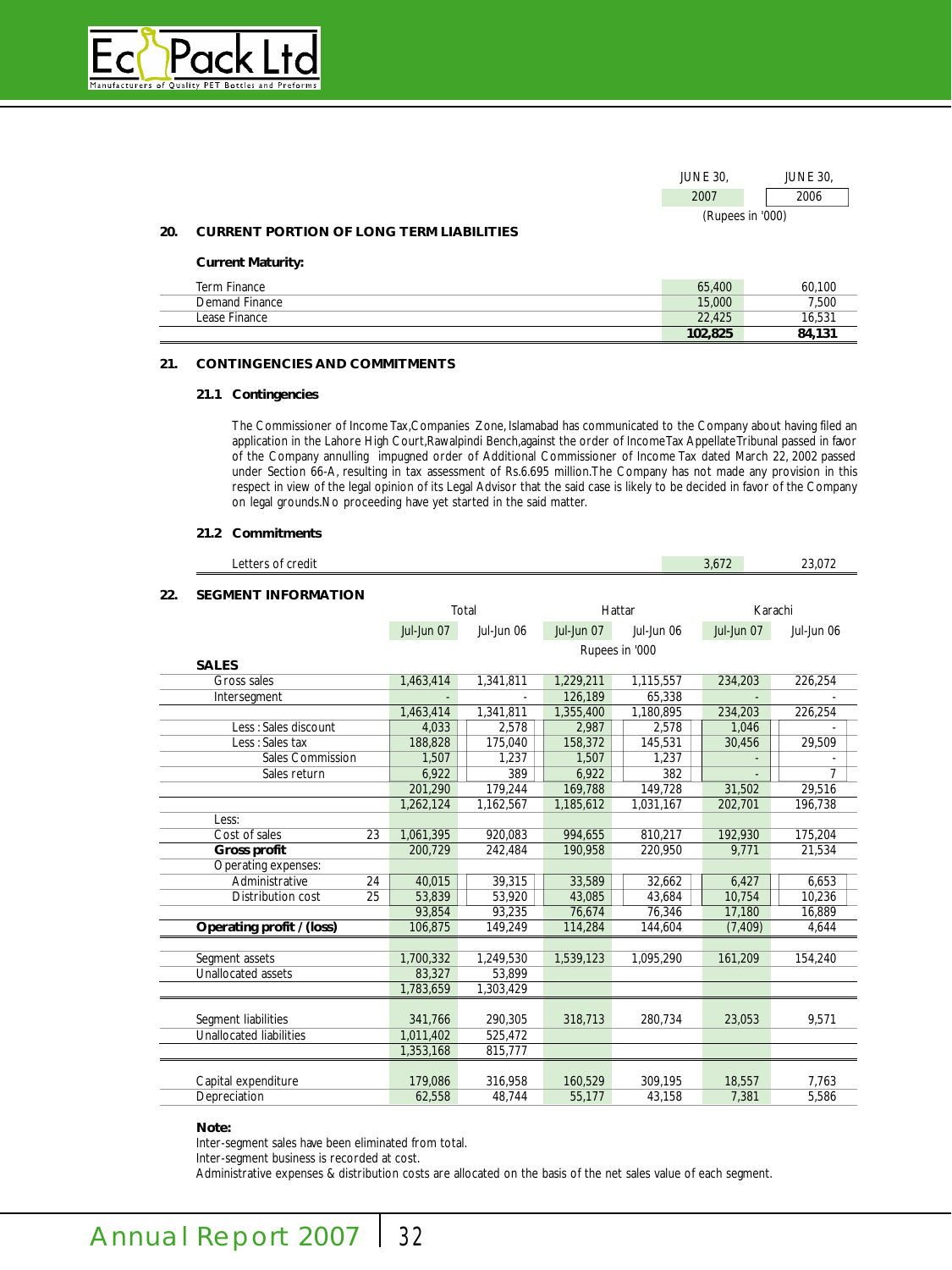|     |                                          | <b>JUNE 30,</b>  | <b>JUNE 30,</b> |
|-----|------------------------------------------|------------------|-----------------|
|     |                                          | 2007             | 2006            |
|     |                                          | (Rupees in '000) |                 |
| 23. | <b>COST OF SALES</b>                     |                  |                 |
|     |                                          |                  |                 |
|     | Opening stock                            | 119,165          | 99,513          |
|     | Purchases                                | 909,022          | 719,533         |
|     |                                          | 1,028,187        | 819,046         |
|     | Closing stock                            | (152, 400)       | (119, 165)      |
|     | Raw material consumed                    | 875,788          | 699.880         |
|     | Provision for obsolete stocks            |                  | 3,678           |
|     | Packing material consumed                | 51,062           | 40,806          |
|     | Salaries, wages & other benefits<br>23.1 | 58,919           | 49,719          |
|     | Traveling & conveyance                   | 1,937            | 1.669           |
|     | Professional charges                     | 511              | 590             |
|     | Vehicle repair & maintenance             | 6,354            | 4,336           |
|     | Rent.rate & taxes                        | 13,772           | 8,252           |
|     | Repair & maintenance                     | 3,934            | 6,523           |
|     | Telephone                                | 1,417            | 1,547           |
|     | Printing, postage & stationery           | 921              | 910             |
|     | Entertainment                            | 1.044            | 959             |
|     | Advertisement                            | 47               | 110             |
|     | Insurance                                | 2,351            | 2,035           |
|     | Medical                                  | 984              | 602             |
|     | Electricity, gas & water                 | 78,988           | 66,755          |
|     | Freight, octroi & toll tax               | 4,048            | 2,116           |
|     | Depreciation                             | 59,431           | 46,307          |
|     | Transportation factory workers           | 3,617            | 3,002           |
|     | Consumable store                         | 19,888           | 19,379          |
|     | Lab tests                                | 446              | 1,070           |
|     | Courses & seminars fee                   | 7                | 377             |
|     | Miscellaneous                            | 154              | 52              |
|     |                                          | 1.185.620        | 960.673         |
|     | Work in process                          |                  |                 |
|     | Opening                                  | 57,256           | 27,067          |
|     | Closing                                  | (156, 406)       | (57, 256)       |
|     |                                          | (99, 150)        | (30, 190)       |
|     | <b>COST OF GOODS MANUFACTURED</b>        | 1,086,470        | 930,483         |
|     | <b>Finished goods</b>                    |                  |                 |
|     | Opening                                  | 46,568           | 36,167          |
|     | Closing                                  | (71, 643)        | (46, 568)       |
|     |                                          | (25,075)         | (10, 400)       |
|     |                                          | 1,061,395        | 920,083         |

**23.1** Salaries & wages includes Rs.2,592,016 (2006:Rs 2,848,527) in respect of staff retirement benefit.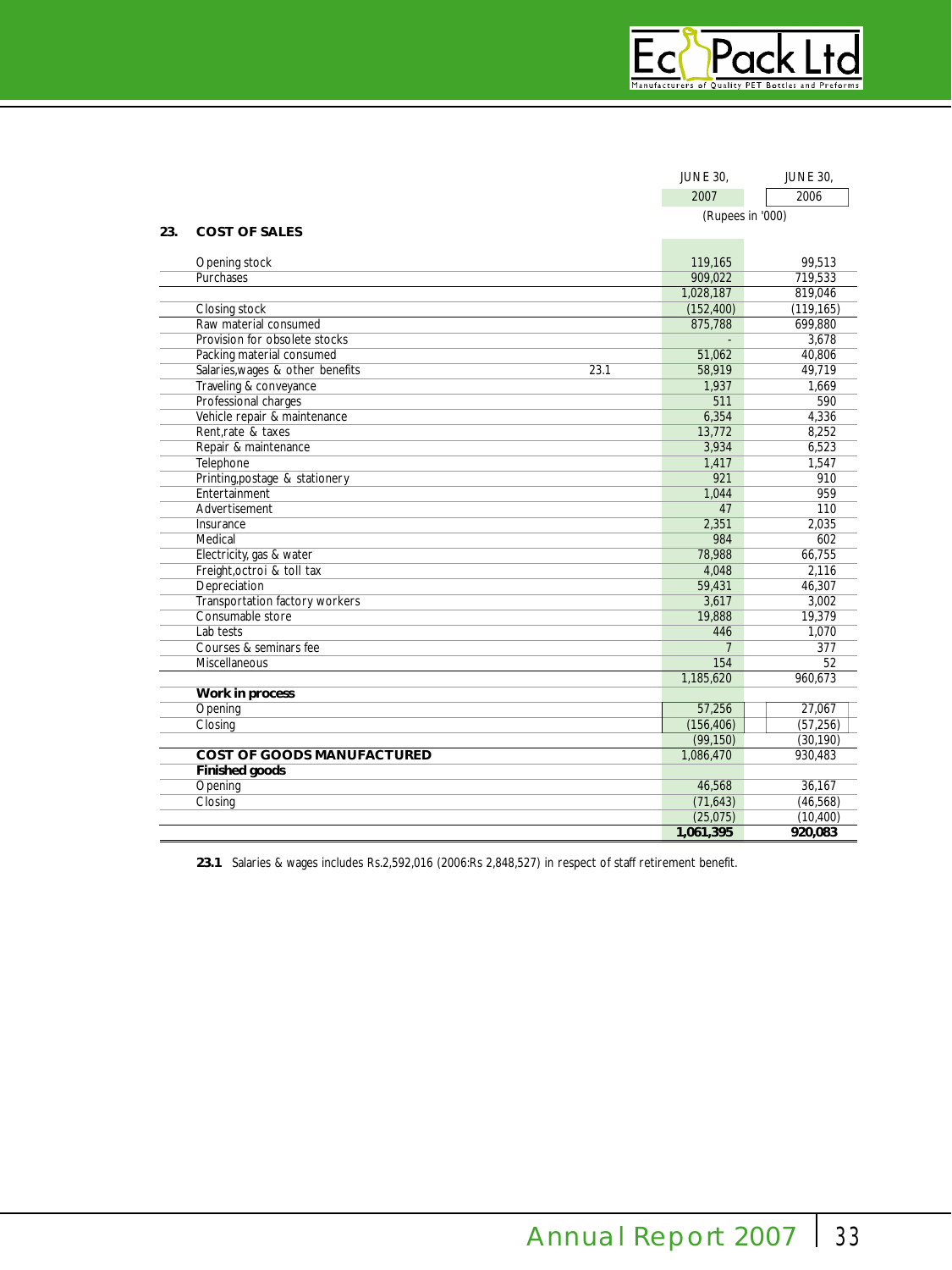

|     |                                    |      | <b>JUNE 30,</b>  | <b>JUNE 30,</b> |
|-----|------------------------------------|------|------------------|-----------------|
|     |                                    |      | 2007             | 2006            |
|     |                                    |      | (Rupees in '000) |                 |
| 24. | <b>ADMINISTRATIVE EXPENSES</b>     |      |                  |                 |
|     |                                    |      |                  |                 |
|     | Director's salary & other benefits | 24.1 | 9,077            | 10.877          |
|     | Directors' meeting fee             |      | 120              | 225             |
|     | Staff salaries & other benefits    | 24.1 | 11,045           | 10,631          |
|     | Rent, rate & taxes                 |      | 1,085            | 1,053           |
|     | Electricity, gas & water           |      | 322              | 296             |
|     | Entertainment                      |      | 402              | 654             |
|     | Traveling & conveyance             |      | 2,481            | 2,534           |
|     | Vehicle running & maintenance      |      | 2,471            | 2,264           |
|     | Repair & maintenance               |      | 460              | 381             |
|     | Communications                     |      | 1,958            | 1,699           |
|     | Legal & professional               |      | 3,578            | 2,799           |
|     | Auditors' remuneration             | 24.2 | 375              | 355             |
|     | Advertisement                      |      | 253              | 212             |
|     | Medical                            |      | 1,506            | 1,413           |
|     | Insurance                          |      | 142              | 60              |
|     | Printing & stationery              |      | 915              | 791             |
|     | Depreciation                       |      | 3,128            | 2,437           |
|     | Books, newspaper and periodicals   |      | 15               | 20              |
|     | Courses, seminar & subscription    |      | 219              | 213             |
|     | Donation & others                  | 24.3 | 463              | 400             |
|     |                                    |      | 40,015           | 39,315          |

**24.1** Directors' remuneration includes Rs.1,190,904 (2006 : Rs.952,716) and Salaries & wages includes Rs.102,146 (2006:Rs 674,314) in respect of staff retirement benefit.

# **24.2 Auditors Remuneration**

| Audit fee                              | 240 | 240 |
|----------------------------------------|-----|-----|
| Fee for review of half yearly accounts | 70  | 50  |
| Other advisory services                | 60  | 60  |
| Out of pocket expenses                 | ь   |     |
|                                        | 375 | 255 |

**24.3.** The Directors and their spouses have no interest in the donee fund.

# **25. DISTRIBUTION COST**

| Staff salaries & other benefits | 25.1 | 5,810  | 3,357                    |
|---------------------------------|------|--------|--------------------------|
| Office rent                     |      | 1,052  | 548                      |
| Electricity, water & gas        |      | 147    | 99                       |
| Entertainment                   |      | 46     | 28                       |
| Traveling & conveyance          |      | 1.211  | 534                      |
| Repair & maintenance            |      | 64     | 49                       |
| Vehicle running & maintenance   |      | 569    | 553                      |
| Communications                  |      | 634    | 436                      |
| Insurance                       |      | 45     | 15                       |
| Printing & stationery           |      | 20     | 10                       |
| Carriage & freight outward      |      | 43,010 | 45,483                   |
| Medical                         |      | 212    | 55                       |
| Courses & seminar               |      | 4      | $\overline{\phantom{0}}$ |
| Books & periodicals             |      | 3      | 7                        |
| Contract Labour                 |      | 14     |                          |
| Provision for doubtful debts    |      | 1.000  | 1.906                    |
| Bad debts written off           |      |        | 839                      |
|                                 |      | 53,839 | 53,920                   |

**25.1** Salaries & wages includes Rs218,282 (2006 :Rs.191,594) in respect of staff retirement benefit.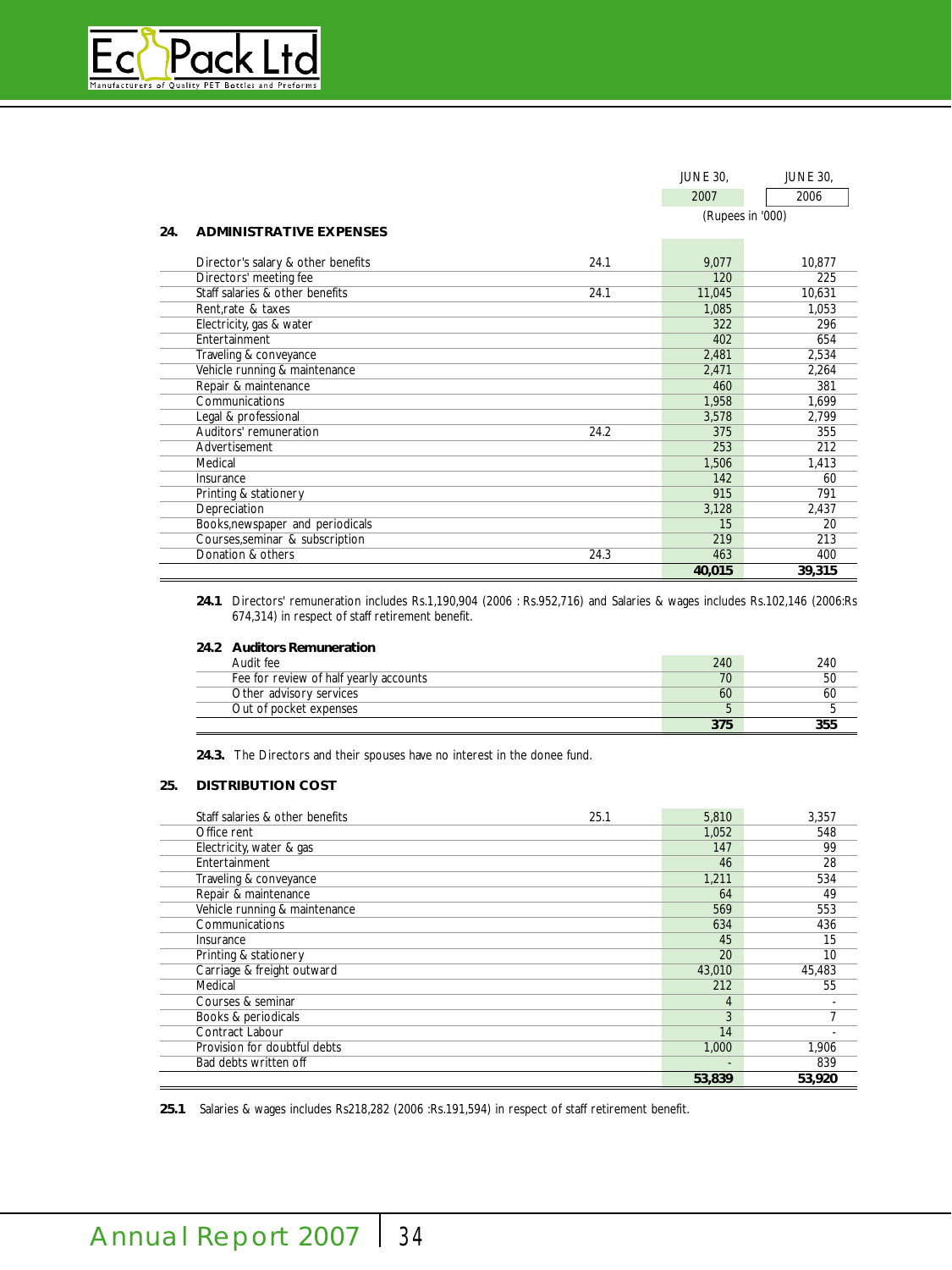|     |                                        | <b>JUNE 30,</b>  | <b>JUNE 30,</b> |
|-----|----------------------------------------|------------------|-----------------|
|     |                                        | 2007             | 2006            |
|     |                                        | (Rupees in '000) |                 |
| 26. | <b>FINANCIAL COST</b>                  |                  |                 |
|     | Mark-up on:                            |                  |                 |
|     | - Long-term finance                    | 50,071           | 29,832          |
|     | - Short-term finance                   | 20,980           | 5,732           |
|     | - Lease finance                        | 3,953            | 4,310           |
|     |                                        | 75,004           | 39,875          |
|     | Bank charges- Usance letters of credit | 29,932           | 15,824          |
|     | Bank charges                           | 2,246            | 1,674           |
|     |                                        | 107,182          | 57,373          |
| 27. | <b>OTHER CHARGES</b>                   |                  |                 |
|     | Impairment loss on fixed assets        |                  | 4,154           |
|     | <b>Exchange loss</b>                   | 75               | 14              |
|     |                                        | 75               | 4,168           |
| 28. | <b>OTHER INCOME</b>                    |                  |                 |
|     | Income from sale of scrap              | 3,444            | 3,178           |
|     | Reversal of liability                  | 675              |                 |
|     | Exchange gain                          | 1,055            |                 |
|     | Pre-operating income                   |                  | 9               |
|     | Claim receivables<br>28.1              | 3,550            |                 |
|     | Gain on disposal of operating assets   | 665              | 178             |
|     |                                        | 9.390            | 3,365           |

**28.1** This represents amount of company's claim payable by the supplier of a new plant imported during the year in accordance with the terms of agreements reached between the supplier and company to compensate for the shortfall in standard level of efficiency during trial run.The plant commenced operation w.e.f. July 01,2007.

# **29. TAXATION**

| For the year: |       |        |
|---------------|-------|--------|
| Current       | 6,316 | 5,834  |
| Deferred      | 2.008 | 10.316 |
|               | 8,324 | 16,150 |

**29.1** Relationship between tax expense and accounting profit

| Profit before tax                             | 8,558     | 86.519     |
|-----------------------------------------------|-----------|------------|
| Expenses that are (admissible) / inadmissible |           |            |
| in determining taxable profit                 | (98, 922) | (164, 159) |
| Taxable income/(loss)                         | (90, 364) | (77, 640)  |
| Less:Carry forward losses                     | 75.237    | (724)      |
| Taxable income/(loss)                         | (15, 127) | (78, 364)  |
|                                               |           |            |
| Tax charge for the current year/minimum tax   | 6.316     | 5,834      |
| Prior year adjustments                        |           |            |
| Deferred tax adjustment                       | 2,008     | 16,316     |
|                                               | 8,324     | 16,150     |

The assessment of the Company have been finalized upto and including the tax year 2006.Assessed losses available to the Company to be carried forward amounted to Rs.75.2 million at the end of the tax year 2006.

# **30. EARNING PER SHARE - BASIC & DILUTED**

| Profit after tax                    | 234    | 70.369 |
|-------------------------------------|--------|--------|
| Number of shares                    | 22.977 | 22.97  |
| Earning per share (2006 : restated) | 0.01   | 3.06   |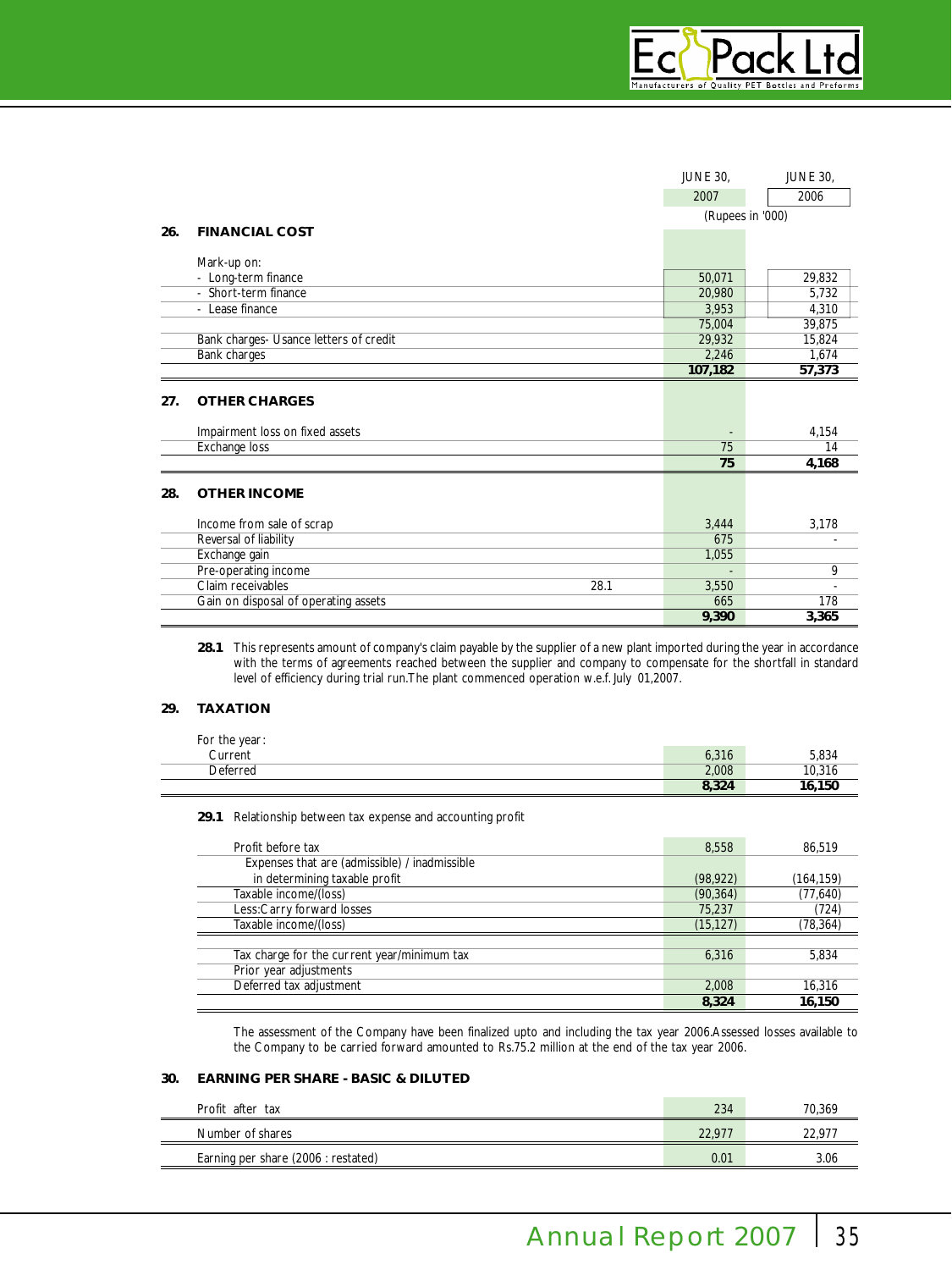

|                             |       | <b>Chief Executive</b> |       | Director       |        | Executive |
|-----------------------------|-------|------------------------|-------|----------------|--------|-----------|
|                             | 2007  | 2006                   | 2007  | 2006           | 2007   | 2006      |
|                             |       |                        |       | Rupees in '000 |        |           |
| Managerial remuneration     | 4.466 | 3.573                  | 4.466 | 3.573          | 6.263  | 5,195     |
| House allowance & utilities | 784   | 270                    | 784   | 270            | 3.303  | 2,857     |
| Servant allowance           | 268   | 214                    | 268   | 214            |        |           |
| Telephone allowance         | 225   | 180                    | 225   | 180            |        |           |
| Retirement benefits         | 595   | 476                    | 595   | 476            | 872    |           |
| Medical reimbursement       | 447   | 298                    | 447   | 298            | 385    | 79        |
|                             | 6,785 | 5,011                  | 6.785 | 5,011          | 10,823 | 8,132     |
| Number of Persons           |       |                        |       |                | 6      |           |

# **31. REMUNERATION OF CHIEF EXECUTIVE,DIRECTORS AND EXECUTIVES**

The Chief Executive, Director and Executives are entitled to free use of Company maintained vehicles.

# **32. FAIR VALUE OF FINANCIAL INSTRUMENTS**

Fair value of all financial assets and financial liabilities are estimated to approximate their respective carrying amount.

# **33. FINANCIAL RISK MANAGEMENT OBJECTIVES**

The company's activities expose it to a variety of financial risk,including the affects of changes in foreign exchange rates,credit and liquidity risk associated with various financial assets and liabilities instruments is limited as there is no significant exposure to market risk in respect of such instruments. management of working capital with a view to maintaining a reasonable mix between the various respectively as referred to in note no. 34.The company finances its operations through equity and management of working capital with a view t maintaining a reasonable mix between the various sources of finance to minimize risk..Taken as a whole,risk arising from the company's financial instrument is limited as there is no significant exposure to market risk in respect of such instrument.

# **34. MARK-UP RATE RISK MANAGEMENT**

Mark-up rate risk arises from the possibility that changes in interest / mark-up rates will effect the value of financial instruments. The Company monitors its exposure to fluctuation in markup rate.The following table indicate their effective periods in which they will re-price or mature:

|                                   | Interest bearing         |                          | Non-Interest   | Total      |           |
|-----------------------------------|--------------------------|--------------------------|----------------|------------|-----------|
|                                   | One month to<br>one year | One year<br>and onward   | bearing        | 2007       | 2006      |
|                                   |                          |                          | Rupees in '000 |            |           |
| <b>Financial Assets</b>           |                          |                          |                |            |           |
| Long Term Deposit                 |                          |                          | 8,376          | 8,376      | 8,875     |
| Loans and advances                |                          |                          | 31,965         | 31,965     | 31,839    |
| Short term prepayments & deposits |                          |                          | 6,042          | 6,042      | 1,898     |
| <b>Trade Debtors</b>              |                          |                          | 176.240        | 175,240    | 135,781   |
| <b>Other Receivables</b>          |                          | $\overline{\phantom{a}}$ | 36,944         | 36,944     | 15,051    |
| Cash and Bank                     |                          |                          | 3,090          | 3,090      | 7,046     |
|                                   |                          |                          | 262,657        | 261,657    | 200,490   |
| <b>Financial Liabilities</b>      |                          |                          |                |            |           |
| Long term loan                    | 80.400                   | 525.296                  |                | 605,696    | 374.268   |
| Lease finance                     | 22,425                   | 33,366                   |                | 55,791     | 44,224    |
| Short term finance                | 206.570                  |                          |                | 206,570    | 64,231    |
| Trade & other payables            | 532                      | $\overline{\phantom{a}}$ | 360,070        | 360,602    | 303,057   |
| Accrued mark-up on loans          |                          |                          | 25,482         | 25,482     | 8.324     |
|                                   | 309,927                  | 558,662                  | 385,552        | 1,254,141  | 794,104   |
| Balance sheet gap                 | (309,927)                | (558, 662)               | (122,895)      | (992, 484) | (593,614) |

Long-term loan and the state of the state of the Refer Note No. 14 Lease finance<br>
Trade & other pavables<br>
Trade & other pavables<br>
Refer Note No. 17.1 Trade & other payables<br>Short-term finance

#### **Rate of Interest**

Refer Note No. 19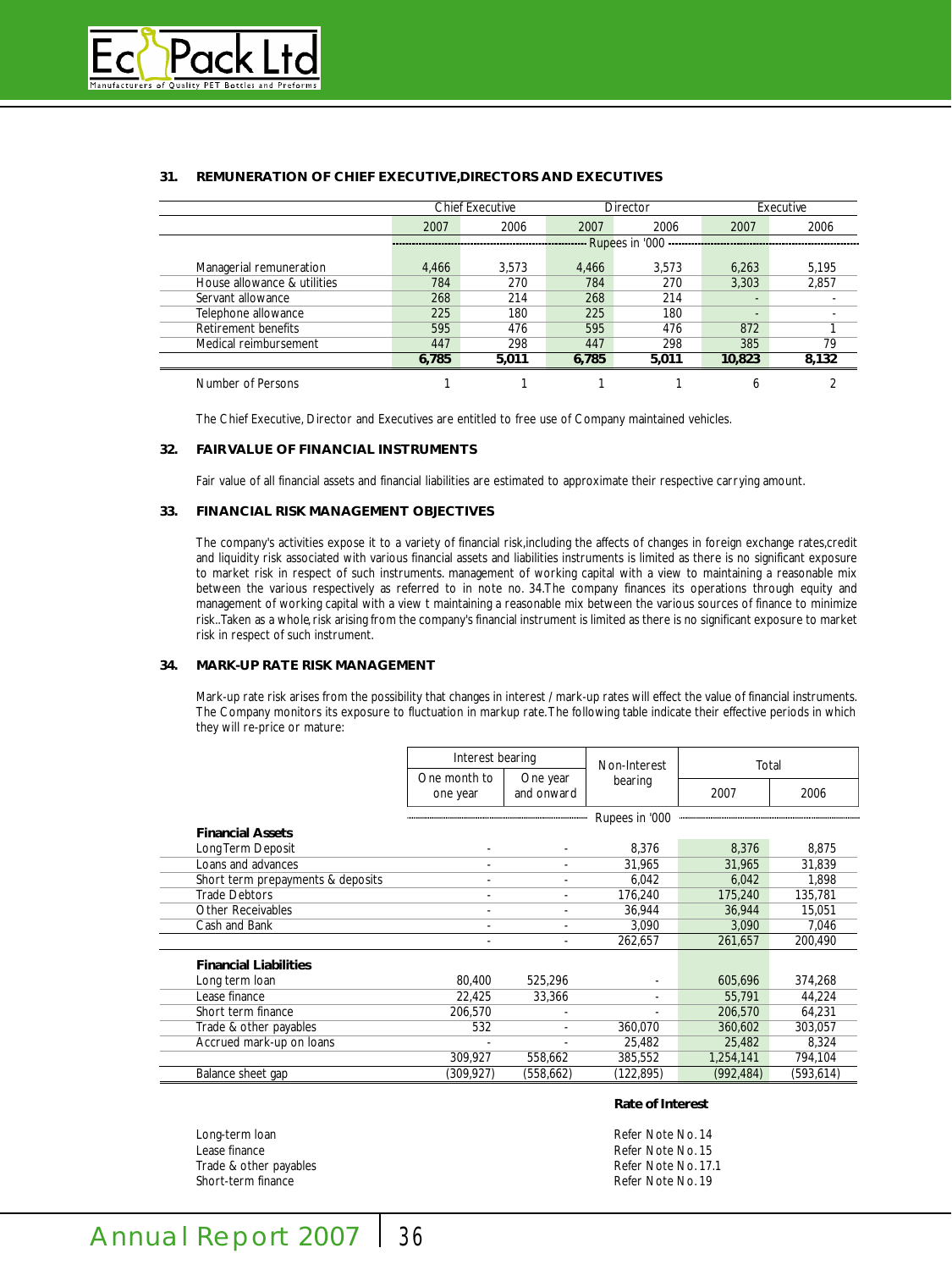# **35. CREDIT RISK MANAGEMENT**

Credit risk represents the accounting loss that would be recognized at the reporting date if counter parties fail completely to perform as contracted.Out of the total financial assets of Rs.262.657 million (2006:Rs.200.49 million) the financial assets which are subject to credit risk amounted to Rs.176.240 million (2006:Rs.135.781 million).The company foresee that it is not exposed to major concentration of credit risk.To manage exposure to credit risk the Company applies restrictive credit period for its major customers.Deposits with leasing companies are guaranteed by assets acquired against them.

#### **36. LIQUIDITY RISK MANAGEMENT**

Prudent liquidity risk management implies maintaining sufficient cash and the availability of funding through an adequate amount of committed credit facility. Company treasury aims at maintaining flexibility in funding by keeping committed credit line available.

### **37. FOREIGN EXCHANGE RISK MANAGEMENT**

Foreign currency risk arises mainly where receivables and payables exist due to transactions entered into foreign currencies. The Company exposure to foreign currency risk on purchases and import of machinery entered in a currency other than local currency is not considered to be material in view of the amount of the transaction.

| 2006               |
|--------------------|
| Juantities in 000' |

# **38. PLANT CAPACITY AND ACTUAL PRODUCTION**

| 163,750 | 163.750 |
|---------|---------|
| 148,362 | 138.734 |
| 91%     | 85%     |
|         |         |
| 324,900 | 160.952 |
| 259,802 | 139.569 |
| 80%     | 87%     |
|         |         |
|         |         |
| 32,400  | 32,400  |
| 30.855  | 27.253  |
| 95%     | 84%     |
|         |         |

### **39. TRANSACTIONS WITH RELATED PARTIES**

There is no any related party, therefore, no related party transaction has been taken place during the year.

### **40. CASH AND CASH EQUIVALENTS**

| Cash<br>and bank<br>balances | 3.090                             | 7,046         |
|------------------------------|-----------------------------------|---------------|
| shor<br>finances<br>term     | (206.570)                         | 0.04<br>04.Z3 |
|                              | .480 <sup>\</sup><br>ימר′<br>ZUJ. | 185<br>، ت    |

## **41. ACCOUNTING ESTIMATES AND JUDGMENTS**

#### **41.1 Staff Retirement Benefits**

Certain actuarial assumptions have been adopted as disclosed in Note 2.3 to the financial statement for valuation of present value of defined obligations and fare value of plan assets any changes in these assumptions in future years might effect gains and losses in those years.

#### **41.2 Property, Plant and Equipment**

The company's management determines the estimated useful life and related depreciation charge for its plant and equipment.The company reviews the value of the assets for possible impairment on an annual base.Any change in the estimates in future years might affect the caring amount of the respective items of the property, plant and equipments with a corresponding effect on the depreciation charged and impairment.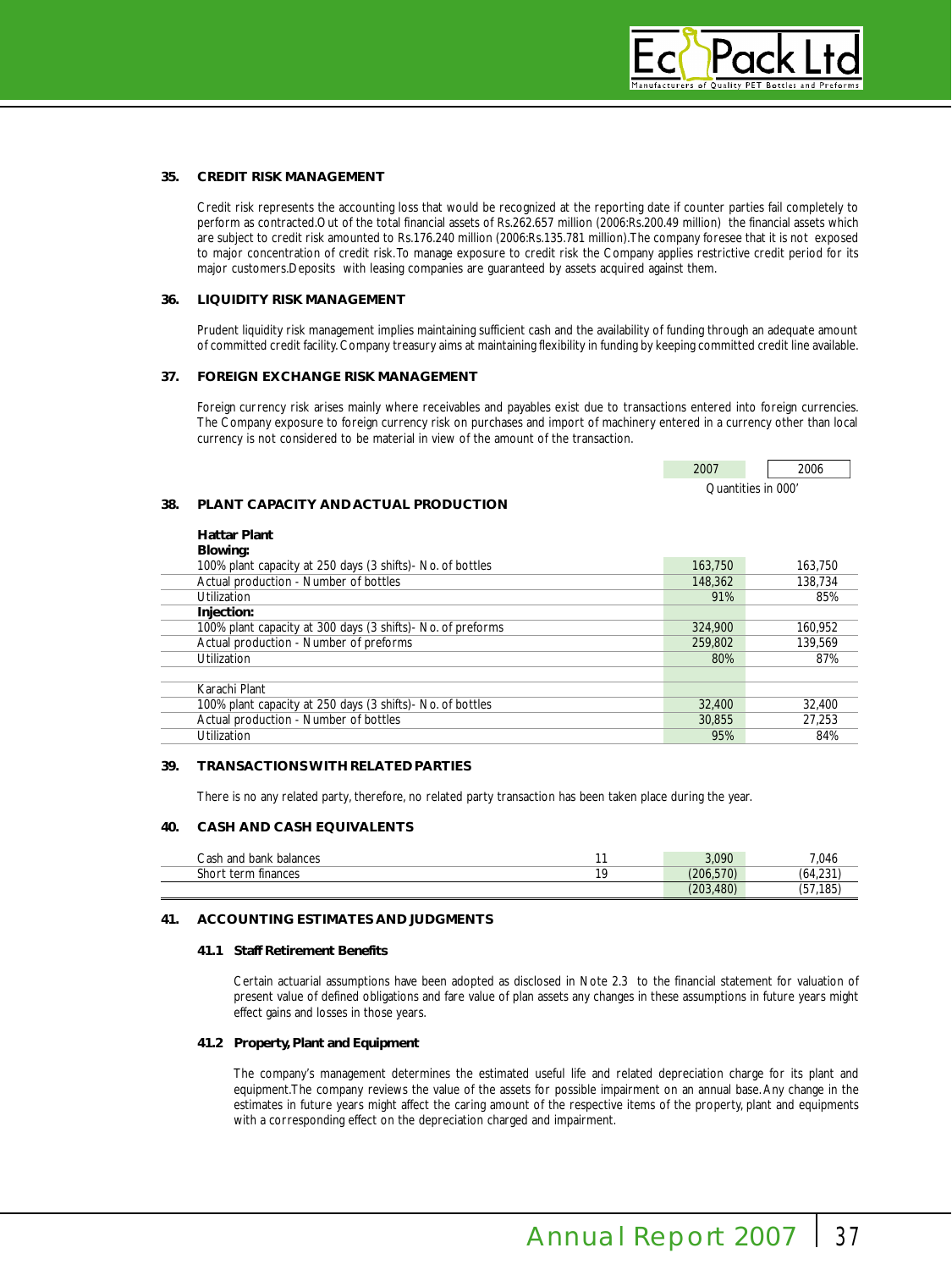

# **41.3 Income Taxes**

In making the estimates for income taxes currently payable by the company, the management considers the current income tax law and the decisions of appellate authorities on certain issues in the past.

# **42. CORRECTION OF ERROR**

Previously the Company was providing for tax expenses by creating liability  $@0.5\%$  of turn over. After the amendment in clause "C" to subsection 2 of Section 113 of Income Tax Ordinance, 2001 made through Finance Act,2004,the Company has started recording deferred tax asset on minimum tax paid @ 0.5% of turnover.The change resulted in reduction of net deferred tax liability and increase in advance tax by Rs.3.7 million for the year 2005 and Rs.5.8 million for the year 2006.The opening balance of retained earning and comparative figures for the year ended June 30,2006 were restated accordingly in September, 2006.

# **43. DATE OF AUTHORIZATION FOR ISSUE**

These financial statements have been authorized for issue on September 25,2007 by the Board of Directors of the Company.

# **44. GENERAL**

Figures have been rounded- off to the nearest thousand of rupees.

**Hassain Jamil Ahsan Jamil**

Charirman Chief Executive Officer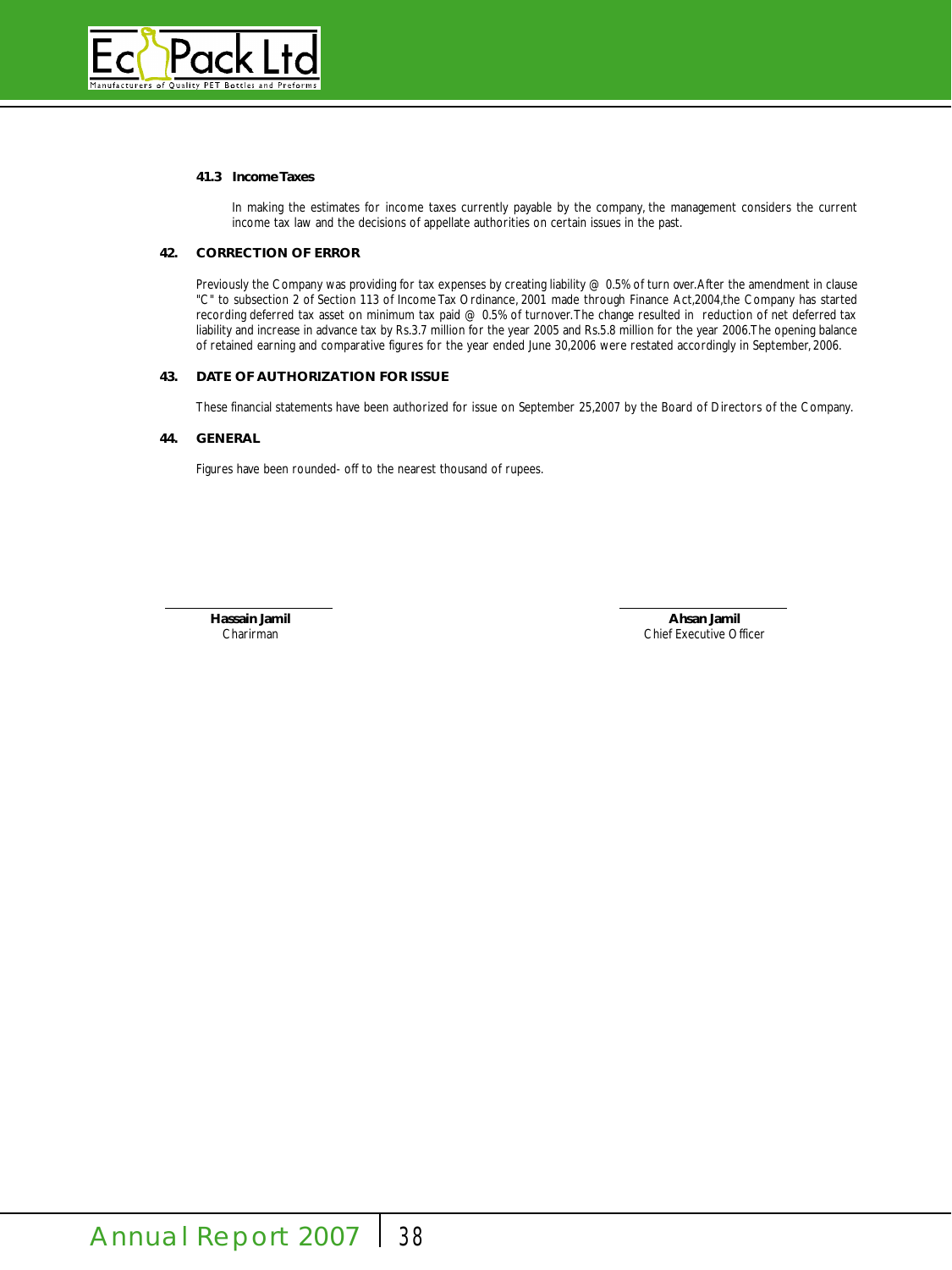

# **PROFIT AND LOSS ACCOUNT FOR THE YEAR ENDED JUNE 30, 2007**

|                                    |             | <b>JUNE 30,</b>  | <b>JUNE 30,</b> |
|------------------------------------|-------------|------------------|-----------------|
|                                    | <b>Note</b> | 2007             | 2006            |
|                                    |             | (Rupees in '000) |                 |
| Sales - Net                        | 22          | 1,262,124        | 1,162,567       |
| Cost of sales                      | 23          | (1,061,395)      | (920, 083)      |
| <b>Gross profit</b>                |             | 200,729          | 242,484         |
| <b>Operating expenses</b>          |             |                  |                 |
| Administrative                     | 24          | (40, 015)        | (39, 315)       |
| Distribution cost                  | 25          | (53, 839)        | (53,920)        |
|                                    |             | (93, 854)        | (93, 235)       |
| Operating profit                   |             | 106,875          | 149,249         |
|                                    |             |                  |                 |
| Financial cost                     | 26          | (107, 182)       | (57, 373)       |
| Other charges                      | 27          | (75)             | (4, 168)        |
| Other income                       | 28          | 9,390            | 3,365           |
|                                    |             | (97, 867)        | (58, 176)       |
|                                    |             | 9.008            | 91,073          |
| Workers' profit participation fund |             | (450)            | (4, 554)        |
| Profit before taxation             |             | 8,558            | 86,519          |
| <b>Taxation</b><br>- Current       |             | (6, 316)         | (5,834)         |
| - Deferred                         |             | (2,008)          | (10, 316)       |
|                                    | 29          | (8, 324)         | (16, 150)       |
| Profit after taxation              |             | 234              | 70,369          |
|                                    |             |                  |                 |
| Earning per share                  |             | 0.01             | 3.06            |

The annexed notes form an integral part of these financial statements

**Hassain Jamil Ahsan Jamil** Chief Executive Officer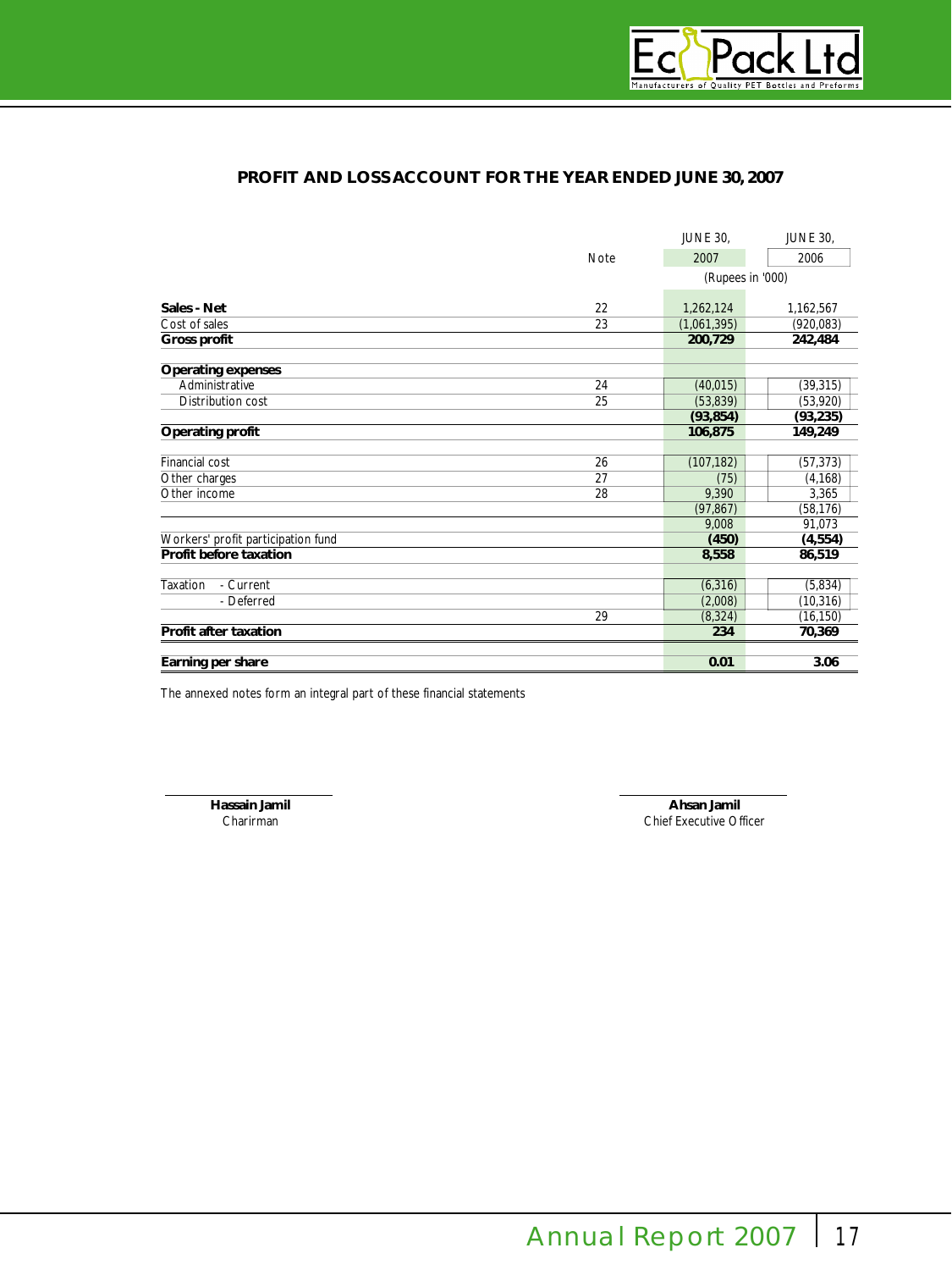

# **PROXY FORM**

| my/our proxy to attend, speak and vote for me / us and on my / our behalf at the 16th Annual General Meeting of the Company to be |  |
|-----------------------------------------------------------------------------------------------------------------------------------|--|
|                                                                                                                                   |  |
|                                                                                                                                   |  |
|                                                                                                                                   |  |
| Signed the said <b>contract the said</b> contract of the said contract of the said contract of the said contract of the           |  |
|                                                                                                                                   |  |

Signature on  $RS.5/=$ Revenue Stamp

# **Notes :**

- 1. The Proxy Form in order to be valid must be signed across Five Rupees Revenue Stamp and should be deposited with the Company not later than 48 hours before the time of holding the Meeting.
- 2. the proxy must be a member of the Company.
- 3. Signature should agree with the specimen signature,registered with the Company.
- 4. CDC Shareholders and their Proxies must attached either an attested photocopy of their Computerized National Identity Card or Passport with the proxy form.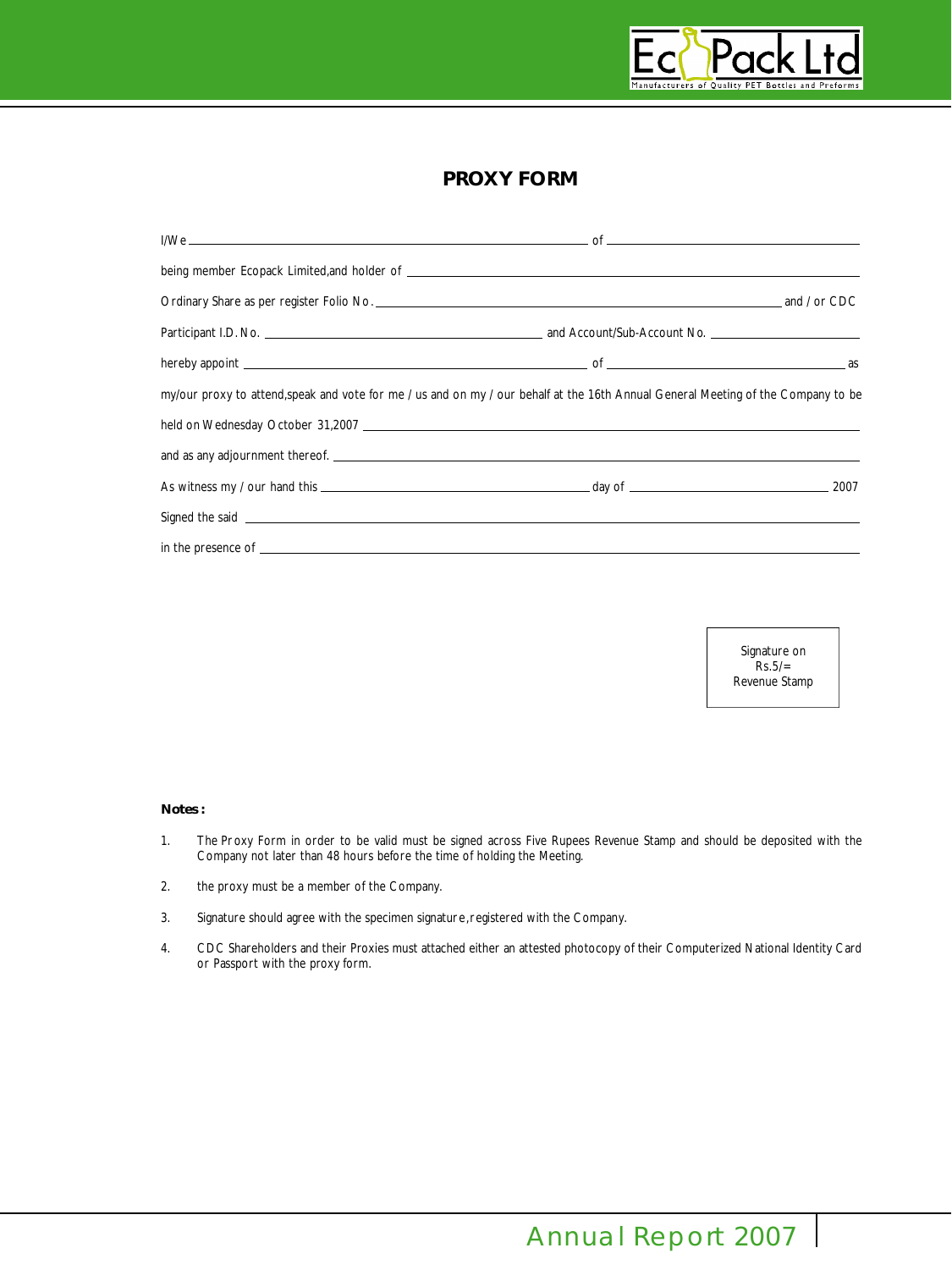

# **REVIEW REPORT TO THE MEMBERS ON STATEMENT OF COMPALIANCE WITH BEST PRACTICES OF CODE OF CORPORATE GOVERNANCE**

We have reviewed the Statement of Compliance with the best practices contained in the Code of Corporate Governance prepared by the Board of Directors of Ecopack Limited to comply with the Listing Regulation No. 37 of the Karachi Stock Exchange where the Company is listed.

The responsibility for compliance with the Code of Corporate Governance is that of the Board of Directors of the Company. Our responsibility is to review, to the extent where such compliance can be objectively verified, whether the Statement of Compliance reflects the status of the Company's compliance with the provisions of the Code of Corporate Governance and report if it does not. A review is limited primarily to inquiries of the Company personnel and review of various documents prepared by the Company to comply with the Code.

As part of the audit of financial statements we are required to obtain an understanding of the accounting and internal control systems sufficient to plan the audit and develop an effective audit approach.We have not carried out any special review of the internal control system to enable us to express an opinion as to whether the Boards' statement on internal control covers all controls and the effectiveness of such internal controls

Based on our review, nothing has come to our attention which causes us to believe that the Statement of Compliance does not appropriately reflect the Company's compliance, in all material respects,with the best practices contained in the Code of Corporate Governance as applicable for the year ended on June 30,2007.

Karachi: **RAHIM IQBAL RAFIQ** Dated:September 25,2007 Chartered Accountants

KHALID MAJID RAHMAN SARFARAZ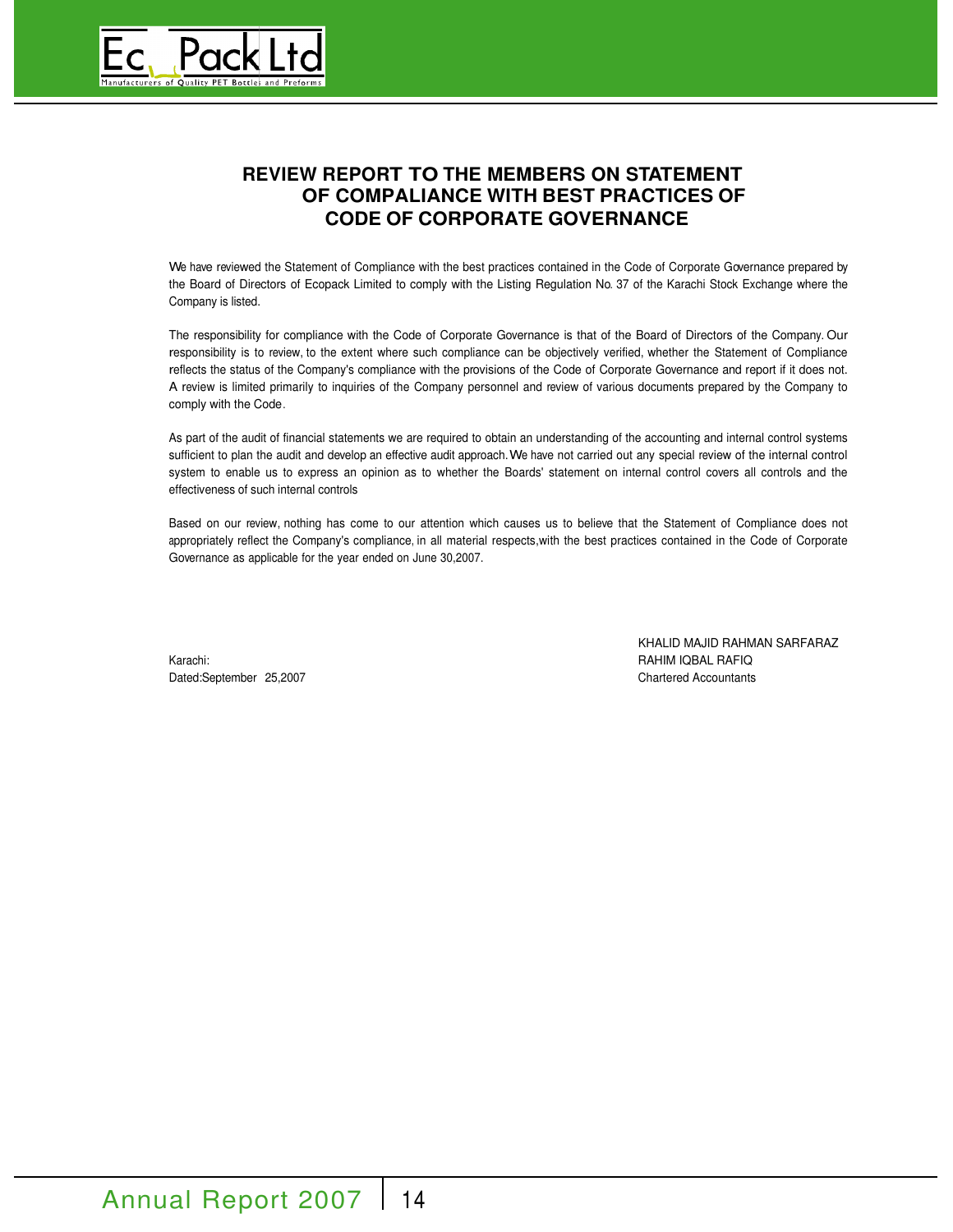

# **SIX YEARS ATA GLANCE**

|                                    | Annexure 'A' |         |          |         |           |                  |
|------------------------------------|--------------|---------|----------|---------|-----------|------------------|
|                                    |              |         |          |         |           | (Rupees in '000) |
|                                    | 2002         | 2003    | 2004     | 2005    | 2006      | 2007             |
| <b>Profit &amp; Loss:</b>          |              |         |          |         |           |                  |
| <b>Sales</b>                       | 250,541      | 294,491 | 442,919  | 751,188 | 1,162,567 | 1,262,124        |
| Cost of sales                      | 204,498      | 225,144 | 332,393  | 595,997 | 920,083   | 1,061,395        |
| <b>Gross Profit</b>                | 46,043       | 69,347  | 110,526  | 155,191 | 242,484   | 200,729          |
| Operating expenses                 | 23,402       | 30,798  | 44,634   | 64,503  | 93,235    | 93,854           |
| Operatig profit                    | 22,641       | 38,549  | 65,893   | 90,688  | 149,248   | 106,875          |
| Other income/ (charges)            | (315)        | 948     | (2, 139) | (2,006) | (803)     | 9,315            |
| <b>Financial charges</b>           | 40,436       | 33,805  | 19,502   | 32,604  | 57,373    | 107,182          |
| Profit / (Loss) before taxation    | (18, 110)    | 5,407   | 42,040   | 53,275  | 86,519    | 8,558            |
| Unusual item                       |              |         | 21,473   |         |           |                  |
| Taxation                           | 1,083        | 2,420   | 5,351    | 25,667  | 16,150    | 8,324            |
| Profit / (Loss) after taxation     | (19, 192)    | 2,987   | 58,162   | 27,607  | 70,369    | 234              |
| Dividend                           |              |         | 5,709    |         |           |                  |
| Bonus shares                       |              |         | 28,543   | 21,407  | 6,565     |                  |
| <b>Balance Sheet:</b>              |              |         |          |         |           |                  |
| Shareholder's equity               | 123,685      | 104,000 | 256,132  | 337,391 | 412,144   | 417,665          |
| <b>Financing facilities</b>        | 111,578      | 110,417 | 242,525  | 269,381 | 334,361   | 558,662          |
| Fixed assets (net of depreciation) | 295,110      | 279,079 | 476,635  | 571,995 | 824,126   | 939,986          |
| <b>Current Assets</b>              | 98,935       | 110,730 | 184,986  | 329,387 | 471,891   | 716,978          |
| <b>Current Liability</b>           | 163,506      | 150,524 | 179,154  | 329,210 | 469,470   | 714,666          |
|                                    |              |         |          |         |           |                  |
| <b>Key Financial Ratios:</b>       |              |         |          |         |           |                  |
| Gross profit                       | 18%          | 24%     | 25%      | 21%     | 21%       | 16%              |
| Operating profit                   | 9%           | 13%     | 15%      | 12%     | 13%       | 8%               |
| Profit before tax to net sales     | $-7%$        | 2%      | 9%       | 7%      | 7%        | 1%               |
| Return on capital employed         | $-8%$        | 2%      | 9%       | 9%      | 12%       | 1%               |
| Inventory turnover (times)         | 5            | 6       | 7        | 8       | 5         | 3                |
| Fixed assets turnover (times)      | 0.85         | 1.06    | 0.93     | 1.31    | 1.41      | 1.34             |
| Debt equity ratio                  | 47 :53       | 52 :48  | 49 :51   | 44 :56  | 45 :55    | 57 :43           |
| Current ratio                      | 0.6          | 0.73    | 1.03     | 1.00    | 1.01      | 1.00             |
| Earnings per share                 | (3.36)       | 0.52    | 5.11     | 2.15    | 3.06      | 0.01             |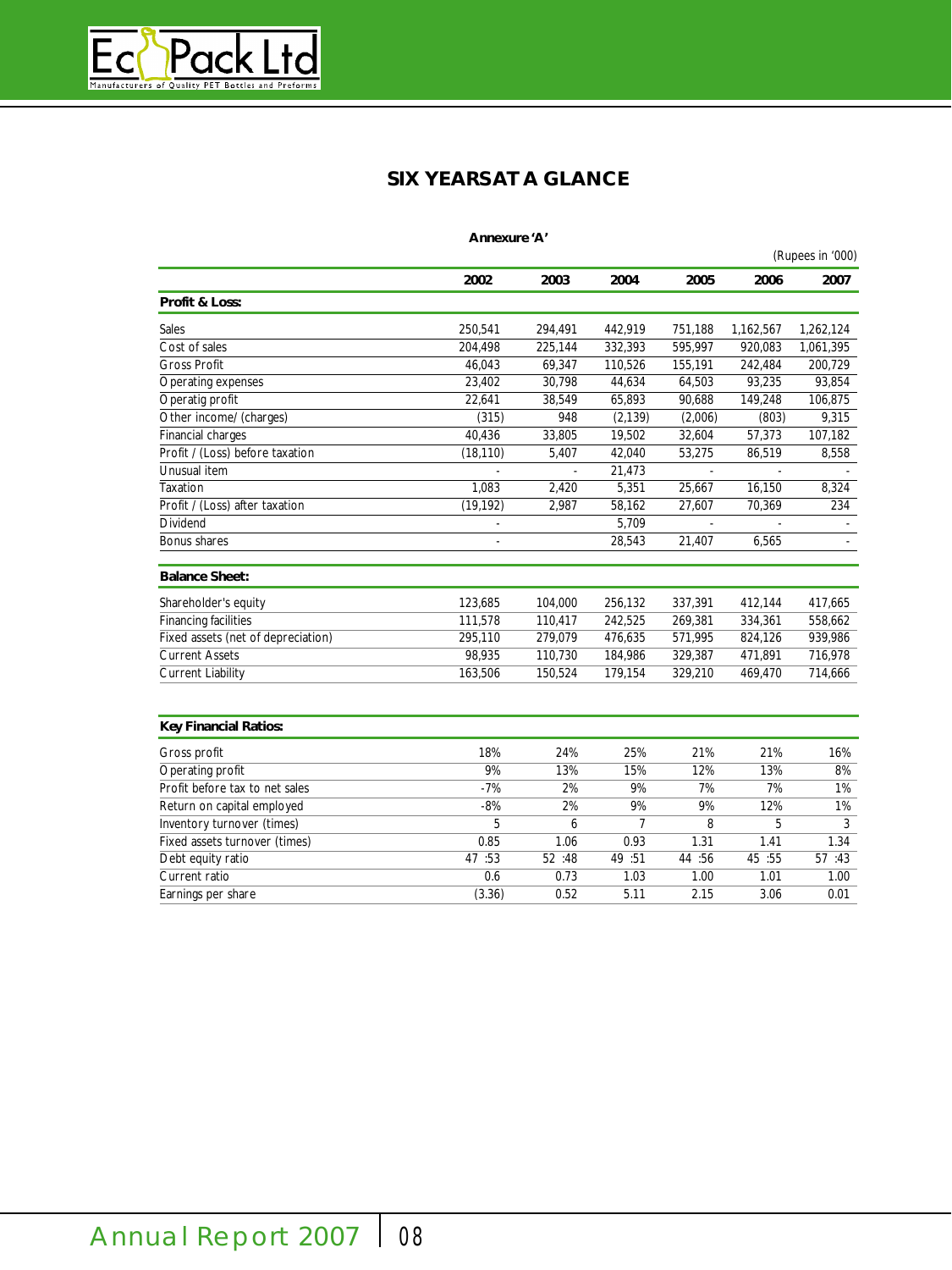







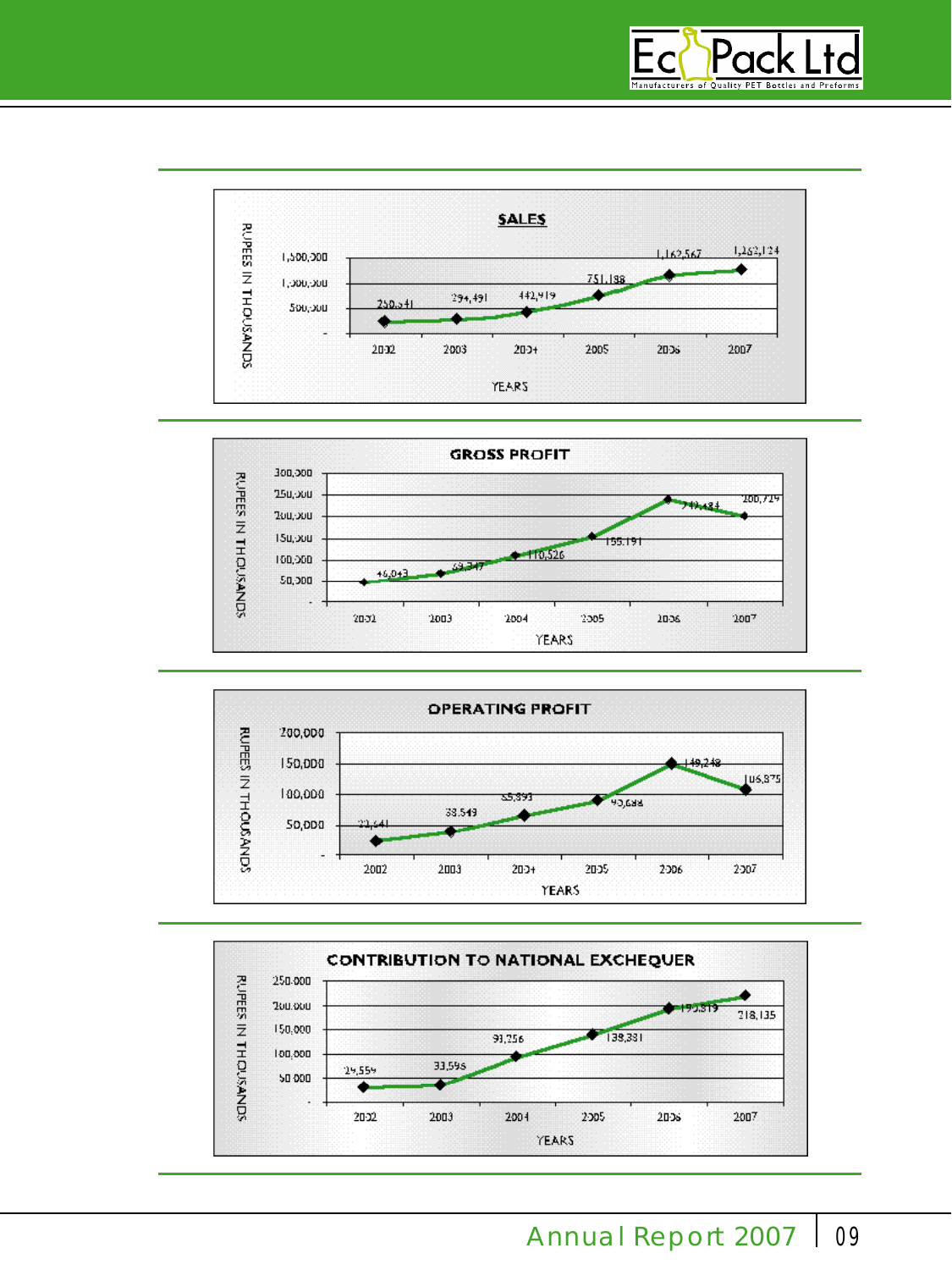

# **STATEMENT OF CHANGES IN EQUITY FOR THE YEAR ENDED JUNE 30, 2007**

|                                         |             | Share            | Unappropriated |         |
|-----------------------------------------|-------------|------------------|----------------|---------|
|                                         | <b>Note</b> | Capital          | Profit         | Total   |
|                                         |             | (Rupees in '000) |                |         |
| Balance as on July 01,2005              |             | 142,714          | 69,720         | 212,434 |
| Correction of error                     | 42          |                  | 3,765          | 3,765   |
| Balance as on July 01,2005 - Restated   |             | 142,714          | 73,484         | 216,198 |
| Issue of Bonus shares $@$ 15%           |             | 21,407           | (21, 407)      |         |
| Profit from Jul 2005 to Jun 2006        |             |                  | 64,535         | 64,535  |
| Correction of error                     |             |                  | 5,834          | 5,834   |
| Transfer from surplus on revaluation of |             |                  |                |         |
| property, plant and equipment           |             |                  | 23,252         | 23,252  |
| Balance as at July 01,2006 - Restated   |             | 164,121          | 145,698        | 309,819 |
| Issue of Bonus shares @ 40%             |             | 65,648           | (65, 648)      |         |
| Net profit from Jul 2006 to Jun 2007    |             |                  | 234            | 234     |
| Transfer from surplus on revaluation of |             |                  |                |         |
| property, plant and equipment           |             |                  | 15,109         | 15,109  |
| Balance as at June 30,2007              |             | 229,770          | 95,392         | 325,162 |

The annexed notes form an integral part of these financial statements

**Hassain Jamil Ahsan Jamil** Chief Executive Officer